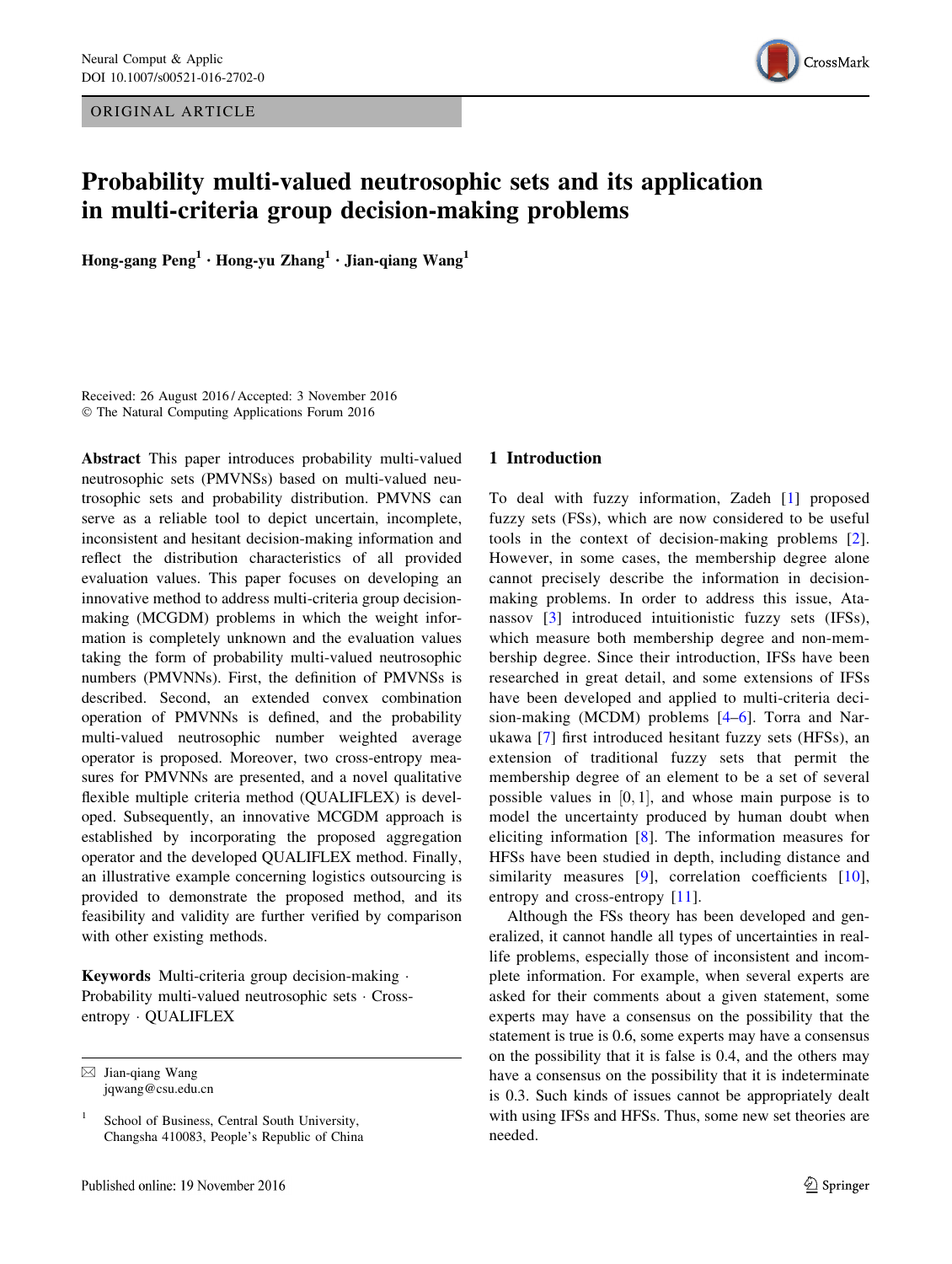Smarandache [\[12](#page-18-0), [13](#page-18-0)] proposed neutrosophic logic and neutrosophic sets (NSs). An NS employs the functions of truth, indeterminacy and falsity to depict decision-making information and considers the truth-membership degree, indeterminacy-membership degree and falsity-membership degree simultaneously. NSs can effectively deal with incomplete, imprecise and inconsistent information, and they are more flexible and applicable than IFSs and HFSs in decision-making problems. For the aforesaid example, the experts' comment can be presented as  $x(0.6, 0.4, 0.3)$ resort to NS. Nevertheless, NSs are hard to apply in practical problems since the values of the functions with respect to truth, indeterminacy and falsity lie in  $[0^-, 1^+]$ . In view of this, a series of particular cases of NSs were introduced, including single-valued neutrosophic sets (SVNSs) [[12,](#page-18-0) [14](#page-18-0), [46](#page-19-0), [49\]](#page-19-0), interval neutrosophic sets (INSs) [\[15–18](#page-18-0), [36,](#page-19-0) [39](#page-19-0), [43](#page-19-0), [47,](#page-19-0) [48](#page-19-0)], neutrosophic soft sets [\[19](#page-18-0)[–22](#page-19-0)], neutrosophic refined sets [\[23–25](#page-19-0), [45\]](#page-19-0), bipolar neutrosophic sets (BNSs) [\[26](#page-19-0), [27,](#page-19-0) [42\]](#page-19-0), neutrosophic linguistic sets  $[28, 29, 64]$  $[28, 29, 64]$  $[28, 29, 64]$  $[28, 29, 64]$  $[28, 29, 64]$  $[28, 29, 64]$  and neutrosophic graphs  $[30-35]$ . Subsequently, studies of these particular sets have focused on defining operations and aggregation operators [\[36–38](#page-19-0)], distance measures [[39,](#page-19-0) [40](#page-19-0)], similarity measures [[41,](#page-19-0) [42](#page-19-0)], correlation coefficients [[43–45\]](#page-19-0), entropy and cross-entropy measures [\[46–48](#page-19-0)] and subsethood measures [[49\]](#page-19-0) to address decision-making problems. In addition, Ye [\[50](#page-19-0)] introduced simplified neutrosophic sets (SNSs), which can be represented using three discrete real numbers in  $[0, 1]$ , and the corresponding aggregation operators of SNSs were proposed. The similarity measures of SNSs were proposed by Ye [[51\]](#page-19-0). The operations and comparison method of SNSs were improved by Peng et al. [\[38](#page-19-0)], and the cross-entropy measurements of SNNs were proposed by Wu et al. [\[52](#page-19-0)].

In some real-life situations, the truth-membership degree, indeterminacy-membership degree and falsitymembership degree in SNSs may be represented by several possible values due to the hesitance of experts. For the preceding example, some experts may estimate the possibility that the statement is true is 0.5, 0.6 or 0.7, some experts may estimate the possibility that it is false is 0.4 or 0.5, and the others may estimate the possibility that it is indeterminate is 0.2 or 0.3. Such issues cannot be properly solved using SNNs. Under these circumstances, Wang and Li [[53\]](#page-19-0) and Ye [[54\]](#page-19-0) introduced multi-valued neutrosophic sets (MVNSs) and single-valued neutrosophic hesitant fuzzy sets (SVNHFSs), respectively, based on NSs and HFSs. Actually, both MVNSs and SVNHFSs are characterized by truth-membership, indeterminacy-membership and falsity-membership functions that have a set of crisp values in  $[0, 1]$ , and there is no distinction between MVNSs and SVNHFSs. In the above example, the experts' comment can be described as  $(0.5, 0.6, 0.7), \{0.4, 0.5\},\$ 

 $\{0.2, 0.3\}$  by means of MVNSs. In recent years, MVNSs have been studied deeply, and the corresponding MCDM methods have been developed and applied in various fields. Peng et al. [[55](#page-19-0)] defined the Einstein operations for MVNSs and proposed the multi-valued neutrosophic power weighted average (MVNPWA) and multi-valued neutrosophic power weighted geometric (MVNPWG) aggregation operators. Liu et al. [[56\]](#page-19-0) proposed a series of Bonferroni mean (BM) aggregation operators for MVNSs. Ji et al. [[57\]](#page-19-0) defined the normalized projection measurement for MVNSs, and a projection-based TODIM method was developed to deal with personnel selection problems. Peng et al. [[58\]](#page-19-0) proposed an extended Elimination and Choice Translating Reality (ELECTRE) method to address MCDM problems under MVNSs environment. Peng et al. [\[59](#page-19-0)] proposed a multi-valued neutrosophic qualitative flexible multiple criteria method (QUALIFLEX) based on the likelihood of MVNSs to solve MCDM problems.

Nevertheless, in the current studies in regard to MVNSs, all possible values in specific part in a MVNN have equal weight and importance. It is quite apparent that it is not in conformity to the reality. In practice, some experts may prefer some of the possible values in practical decisionmaking problems, and different possible values in specific part in a MVNN may have inconsistent weights or importance degrees. In the preceding example, more experts may prefer 0.6 in the truth-membership degree and 0.5 in the indeterminacy-membership degree, as well as 0.2 in the falsity-membership degree. To deal with such kinds of issues, the characteristics of all possible values must be reflected and the difference among them need to be identified, creating an opportunity to utilize the probability distribution. Therefore, this paper proposes the concept of probability multi-valued neutrosophic sets (PMVNSs) by integrating MVNSs and probability distribution. PMVNS includes not only several possible values in the truthmembership degree, indeterminacy-membership degree and falsity-membership degree, but also the associated probabilistic information, which can be interpreted as importance degree, probability, weight, belief degree and so on. In the aforementioned example, experts have different preferences for distinct possible values in specific part in  $\langle \{0.5, 0.6, 0.7\}, \{0.4, 0.5\}, \{0.2, 0.3\} \rangle$ , and the corresponding probabilities or weights for these possible values can be obtained according to their distribution. Assume that the weights for 0.5, 0.6 and 0.7 in the truth-membership degree are 0.2, 0.5 and 0.3, respectively; the weights for 0.4 and 0.5 in the indeterminacy-membership degree are 0.3 and 0.6, respectively; the weights for 0.2 and 0.3 in the falsity-membership degree are 0.5 and 0.2, respectively. Therefore, the evaluation value can be described as  $\{\{0.5(0.2), 0.6(0.5), 0.7(0.3)\}, \{0.4(0.3), 0.5(0.6)\}, \{0.2\}$  $(0.5)$ ,  $0.3(0.2)$ } using PMVNN.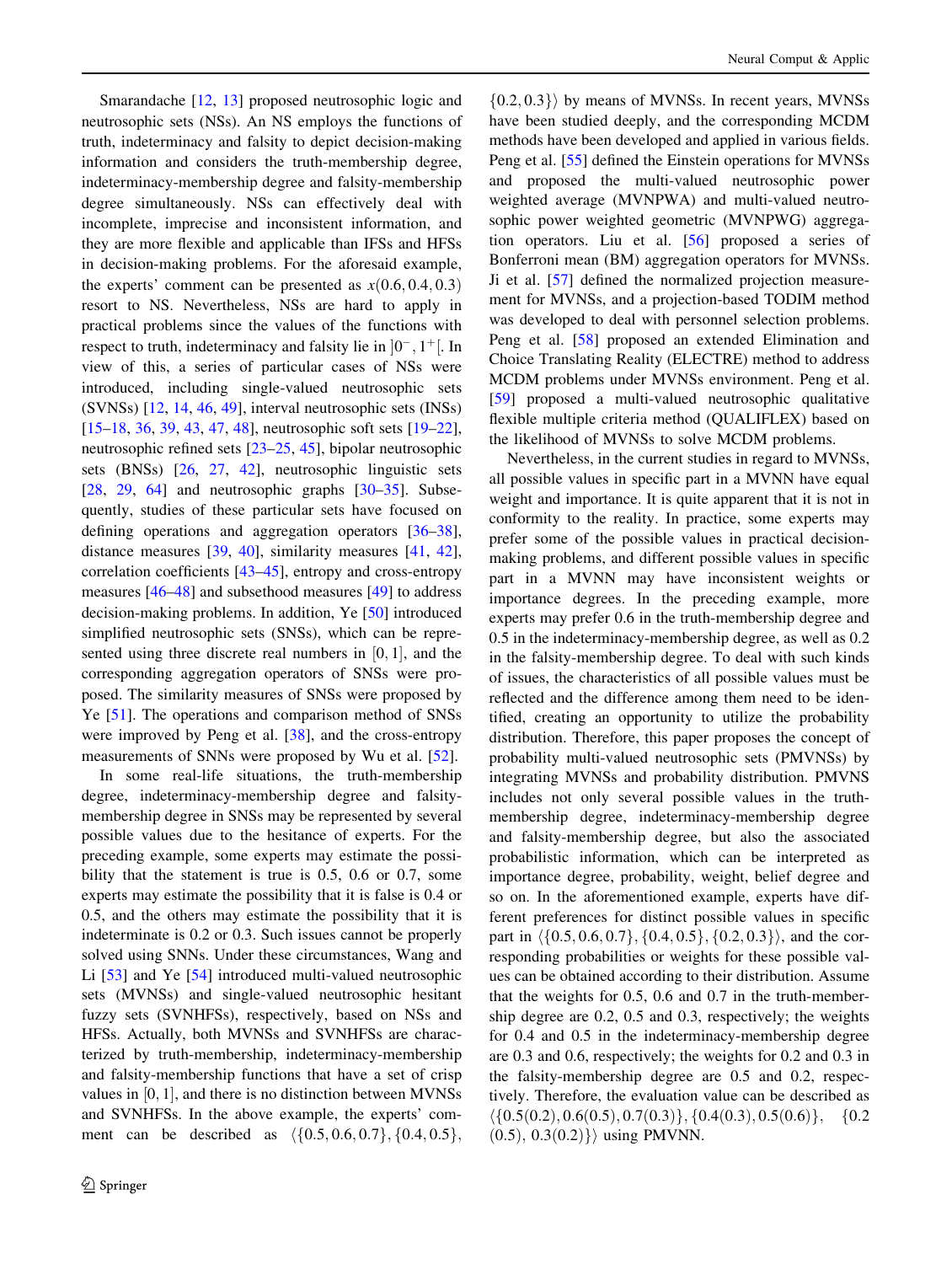Based on the analyses above, the primary motivations for this paper can be summarized as follows:

- 1. In view of the existing drawback of MVNSs that the different characteristics of all possible values in MVNSs cannot be distinguished and identified, this paper introduces probability distribution to characterize these possible values and proposes PMVNSs to facilitate the description of information.
- 2. In order to establish applicable and valid models to address decision-making problems with probability multi-valued neutrosophic information, this paper defines the aggregation operator and cross-entropy measures for PMVNNs and proposes a novel TOPSISbased QUALIFLEX method, as well as integrates them to develop a comprehensive MCGDM method based on PMVNNs.

To do this, the rest part of this paper is organized as follows. In Sect. 2, some concepts, such as NSs, SNSs and MVNSs, are reviewed briefly. In Sect. 3, the concept of PMVNSs is defined, and the operation and aggregation operator for PMVNNs are proposed. In Sect. [4,](#page-7-0) two crossentropy measures of PMVNNs are proposed, and a novel QUALIFLEX method is developed. In Sect. [5](#page-10-0), the proposed aggregation operator and developed QUALIFLEX method are combined to establish an innovative MCGDM method. In Sect. [6](#page-13-0), an illustrative example is used to verify the validity of the proposed approach, and the comparison analysis is conducted. Finally, the conclusion is drawn in Sect. [7](#page-18-0).

#### 2 Preliminaries

In this section, the definitions of NSs, SNSs and MVNSs will be introduced, all of which are necessary to the subsequent analysis.

### 2.1 NSs and SNSs

**Definition 1** [[13\]](#page-18-0) Let X be a space of points (objects) with a generic element in  $X$ , denoted by  $x$ . Then an NS  $A$  in X is characterized by a truth-membership function  $T_A(x)$ , an indeterminacy-membership function  $I_A(x)$  and a falsitymembership function  $F_A(x)$ . For each point x in X,  $T_A(x) \in ]0^-, 1^+]$ ,  $I_A(x) \in ]0^-, 1^+]$  and  $F_A(x) \in ]0^-, 1^+]$ . There is no restriction on the sum of  $T_A(x)$ ,  $I_A(x)$  and  $F_A(x)$ , then  $0^- \leq \sup T_A(x) + \sup I_A(x) + \sup F_A(x) \leq 3^+$ .

In fact, NSs are difficult to be applied in practical problems. To remove this shortcoming, the NSs of nonstandard intervals are reduced into the SNSs of standard intervals [\[12](#page-18-0), [50\]](#page-19-0).

**Definition 2** [\[50](#page-19-0)] Let X be a space of points (objects) with a generic element in  $X$ , denoted by  $x$ . Then an NS  $A$  in X is characterized by  $T_A(x)$ ,  $I_A(x)$  and  $F_A(x)$ , which are single subintervals/subsets in the real standard  $[0, 1]$ ; that is,  $T_A(x) : X \to [0, 1], \quad I_A(x) : X \to [0, 1]$  and  $F_A(x) :$  $X \rightarrow [0, 1]$ . Thus, a simplification of A can be denoted by  $A = \{ \langle x, T_A(x), I_A(x), F_A(x) \rangle | x \in X \}$ , which is an SNS and is a subclass of NSs. And the complement set of A is denoted by  $A^c$  and defined as  $A^c = \{ \langle x, F_A(x), I_A(x), \rangle \}$  $T_A(x)$ |x  $\in X$  For convenience, a simplified neutrosophic number (SNN) can be described as  $a = \langle T_A(x), I_A(x), \rangle$  $F_A(x)$ , and the set of all SNNs is presented as SNS.

#### 2.2 Multi-valued neutrosophic sets

**Definition 3** [\[53](#page-19-0)] Let X be a space of points (objects) with a generic element in  $X$ , denoted by  $x$ . Then a MVNS  $A$ in X is characterized by  $\tilde{T}_A(x)$ ,  $\tilde{I}_A(x)$  and  $\tilde{F}_A(x)$  in the form of subset of  $[0, 1]$  and can be expressed as:

$$
A = \left\{ \left\langle x, \tilde{T}_A(x), \tilde{I}_A(x), \tilde{F}_A(x) \right\rangle | x \in X \right\},\tag{1}
$$

where  $\tilde{T}_A(x)$ ,  $\tilde{I}_A(x)$  and  $\tilde{F}_A(x)$  are three sets of discrete real numbers in  $[0, 1]$ , showing the truth-membership degree, indeterminacy-membership degree and falsity-membership degree, respectively, satisfying  $0 \le \eta, \xi, \tau \le 1$  and  $0 \le \eta^+$  +  $\xi^+ + \tau^+ \leq 3$  where  $\eta \in \tilde{T}_A(x)$ ,  $\xi \in \tilde{I}_A(x)$ ,  $\tau \in \tilde{F}_A(x)$  and  $\eta^+ = \sup \tilde{T}_A(x), \xi^+ = \sup \tilde{I}_A(x), \tau^+ = \sup \tilde{F}_A(x).$ 

In addition,  $\langle \tilde{T}_A(x), \tilde{I}_A(x), \tilde{F}_A(x) \rangle$ , which is an element in A, is a multi-valued neutrosophic number (MVNN). For convenience, a MVNN is denoted as  $a = \langle \tilde{T}_A(x), \tilde{I}_A(x), \rangle$  $\widetilde{F}_A(x)$ , and the set of all MVNNs is expressed as MVNS.

# 3 Probability multi-valued neutrosophic sets and its operation

In this section, the concept of probability multi-valued neutrosophic sets (PMVNSs) is proposed based on the elicitation of MVNSs and probability distribution. Subsequently, an extended convex combination operation and an aggregation operator for PMVNNs are developed.

All the existing studies with respect to MVNNs in decision-making problems assume that DMs have a consensus on several possible values with equal weight and importance for an evaluation. For example, to evaluate a given object using MVNNs, suppose one DM provides  $\{\{0.3, 0.5\}, \{0.4, 0.6\}, \{0.5\}\}\$ , and the other provides  $\langle \{0.5, 0.6\}, \{0.4, 0.5\}, \{0.3\} \rangle$ , then the overall evaluation values can be identified as  $(0.3, 0.5, 0.6), (0.4, 0.5, ...)$  $(0.6\}, \{0.3, 0.5\})$  according to the existing assumption. Obviously, the value 0.5 in truth-membership degree and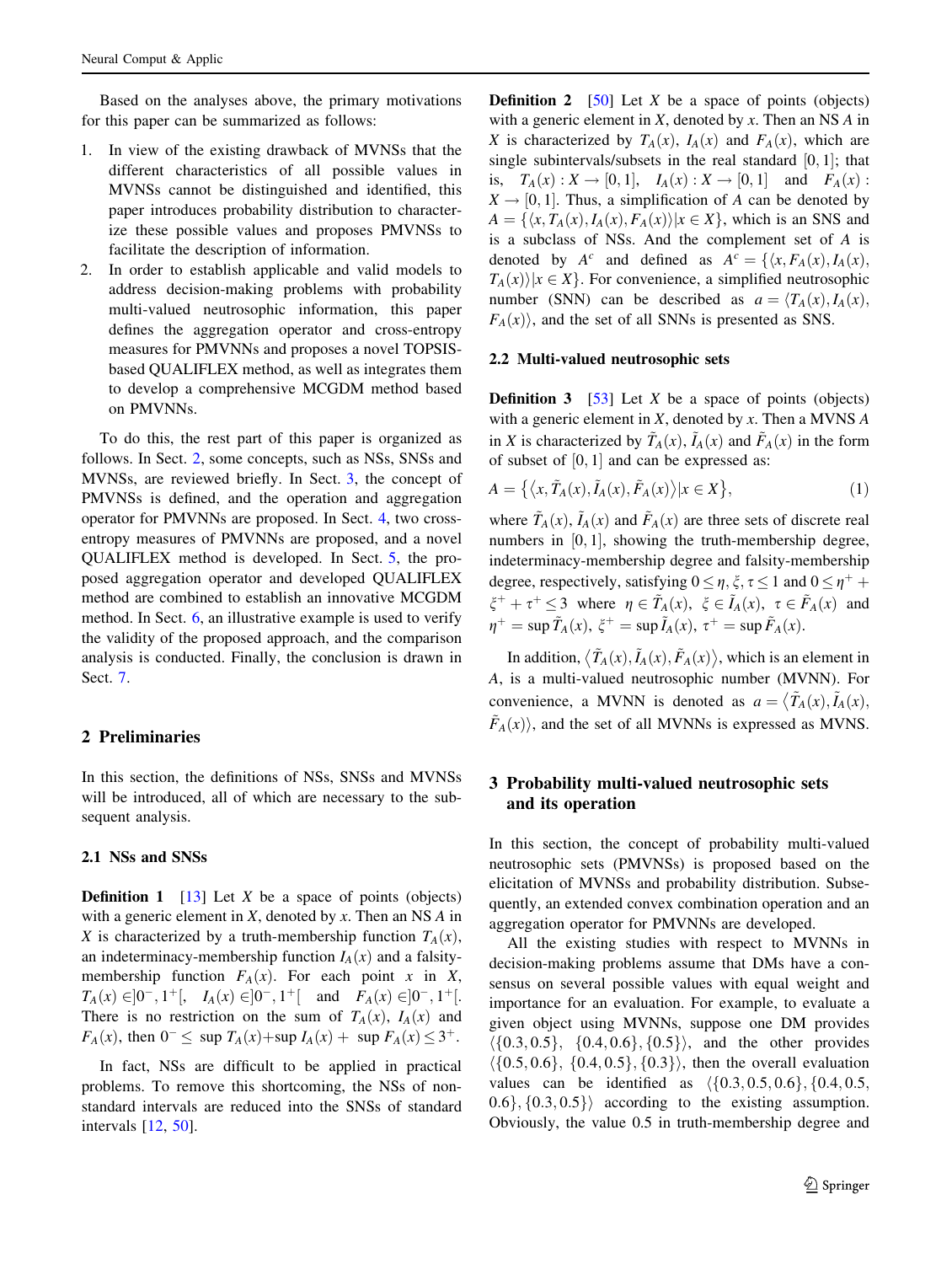<span id="page-3-0"></span>the value 0.4 in indeterminacy-membership degree provided by one of the two DMs are lost, and the difference among these possible values in  $\{0.3, 0.5, 0.6\}/\{0.4, 0.5,$  $0.6$ }/ $\{0.3, 0.5\}$  cannot be ascertained. There is no doubt that this does not correspond to the reality and is lack of applicability. In order to effectively apply MVNNs in decision-making problems with multiple DMs, it is necessary to explore more feasible and practical presentation for DMs' preferences. Therefore, we suggest utilizing probability distribution to characterize all possible values in MVNNs and developing probability multi-valued neutrosophic sets (PMVNSs) to facilitate the description of information.

#### 3.1 Probability multi-valued neutrosophic sets

**Definition 4** Let X be a space of points (objects), with a generic element in  $X$  denoted by  $x$ . A probability multivalued neutrosophic set (PMVNS) A in X can be defined as

$$
A = \{ \langle x, T_A(P_t(x)), I_A(P_i(x)), F_A(P_f(x)) \rangle | x \in X \},\qquad(2)
$$

where  $T_A(P_t(x)) = \bigcup_{t_A^j \in T_A, p_t^j \in P_t(x)} \{t_A^j(p_t^j)\}\$  is a set consisting of all possible truth-membership degrees  $t_A^j \in T_A$  associated with the probability  $p_t^j \in P_t(x)$ ,  $I_A(P_i(x)) =$  $\cup_{i_A^k \in I_A, p_i^k \in P_i(x)} \{i_A^k(p_i^k)\}\$  is a set consisting of all possible indeterminacy-membership degrees  $i_A^k \in I_A$  associated with the probability  $p_i^k \in P_i(x)$ , and  $F_A(P_f(x)) = \bigcup_{f_A^j \in F_A, p_f^j \in P_f(x)}$  $\{f_A^l(p_f^l)\}\$ is a set consisting of all possible falsity-membership degrees  $f_A^l \in F_A$  associated with the probability  $p_f^l \in P_f(x)$ , satisfying  $0 \le t_A^j, t_A^k, f_A^l \le 1$ ,  $0 \le t_A^{j+} + t_A^{k+} + f_A^{l+}$  $\leq 3, \quad 0 \leq p_t^j, p_t^k, p_f^l \leq 1, \quad \sum_{j=1}^{\#I_A} p_t^j \leq 1, \quad \sum_{k=1}^{\#I_A} p_t^k \leq 1,$  $\sum_{l=1}^{#F_A} p_f^l \le 1$ , where  $t_A^{j+} = \sup (T_A)$ ,  $t_A^{k+} = \sup (I_A)$  and  $f_A^{l+} = \sup (F_A)$ ,  $\#T_A$ ,  $\#I_A$  and  $\#F_A$  are the number of all elements in  $T_A(P_t(x))$ ,  $I_A(P_i(x))$  and  $F_A(P_f(x))$ , respectively. The complement set of A is denoted by  $A<sup>c</sup>$  and defined as  $=\{(x, F_A(P_f(x)), I_A(P_i(x)), T_A(P_t(x))\}$  $|x \in X\}.$ 

When X includes only one element, then the PMVNS A is reduced to a probability multi-valued neutrosophic number (PMVNN), denoting by  $\langle T_A(P_t(x)), I_A(P_i(x)),$  $F_A(P_f(x))$ . For convenience, a PMVNN can be described as  $a = \langle T_A(P_t), I_A(P_t), F_A(P_f) \rangle$ , and the set of all PMVNNs is presented as PMVNS. Moreover, when  $p_t^1 = p_t^2 = \dots = p_t^{\#T_A}, \qquad p_i^1 = p_i^2 = \dots = p_t^{\#I_A}$  and  $p_f^1 = p_f^2 = \cdots = p_f^{\#F_A}$ , then the PMVNS A is reduced to the MVNS given in Definition 3. In particular, if  $#T_A = 1$ ,  $#I_A = 1$ ,  $#F_A = 1$  and  $p_t^1 = 1$ ,  $p_i^1 = 1$ ,  $p_f^1 = 1$ , then the

PMVNS A is degenerated to the SNS presented in Definition 2. Therefore, SNS and MVNS are all special cases of PMVNN.

The probabilistic information associated with the possible values in PMVNNs can be interpreted as probability degree, importance, weight, belief degree and so on. And the probability multi-valued neutrosophic information can be collected in various real-life decision-making problems.

Example 1 In a personnel selection problem, four vice managers of human resources evaluate a candidate. They need to express three kinds of degrees to which she/he supports the candidate is capable for the position, and she/ he is not sure whether the candidate is qualified for the position, as well as she/he deems the candidate is not suitable for the position in the form of a real number, or more than one due to hesitance. Therefore, MVNNs can be employed to depict such evaluation information. Assume that one provides  $(0.5, 0.6, \{0.3\}, \{0.4\})$ , one provides  $\langle \{0.6, 0.7\}, \{0.2, 0.3\}, \{0.2\} \rangle$ , one provides  $\langle \{0.6, 0.7\}, \{0.6, 0.7\} \rangle$  $\{0.1, 0.2\}, \{0.3\}\},$  another provides  $\{\{0.8\}, \{0.1\}\},$  $\{0.2, 0.3\}\.$  Then, the overall evaluation information is collected as  $\{(0.5, 0.6, 0.6, 0.6, 0.7, 0.7, 0.8\}, \{0.1, 0.1,$  $(0.2, 0.2, 0.3, 0.3\}, \{0.2, 0.2, 0.3, 0.3, 0.4\})$  without loss of any original information. Therefore, the final evaluation information taking the form of PMVNN can be identified as  $\{(0.5(0.14), 0.6(0.43), 0.7(0.29), 0.8(0.14)\}, \{0.1(0.33),$  $0.2(0.33), 0.3(0.33)\}, \{0.2(0.4), 0.3(0.4), 0.4(0.2)\}\$ according to the probability distribution.

For a PMVNN  $a = \langle T_A(P_t), I_A(P_i), F_A(P_f) \rangle$ , if  $\sum_{j=1}^{#T_A} p_i^j = 1$ , then the probability distribution of all possible truth-membership degrees is complete;  $\sum_{j=1}^{#T_A} p_i^j$  < 1, then it is incomplete, and a normalized process is needed so that  $p_t^j \in P_t(x)$  can be regarded as a complete probability distribution. The above analysis for indeterminacy-membership degree and falsity-membership degree is identical.

**Definition 5** Given a PMVNN  $a = \langle T_A(P_t), I_A(P_i) \rangle$ F<sub>A</sub> $(P_f)$ ) with  $\sum p_{\eta} < 1$ ,  $(\eta = t, i, f)$ , then the normalized PMVNN  $\tilde{a}$  of a is defined as follows:

$$
\tilde{a} = \langle T_A(\tilde{P}_t), I_A(\tilde{P}_i), F_A(\tilde{P}_f) \rangle, \tag{3}
$$
\nwhere  $\tilde{p}_t^j = \frac{p_t^j}{\sum_{j=1}^{\#T_A} p_t^j} \in \tilde{P}_t, \quad \tilde{p}_i^k = \frac{p_t^k}{\sum_{k=1}^{\#T_A} p_t^k} \in \tilde{P}_i \text{ and } \tilde{p}_f^l = \frac{p_t^j}{\sum_{k=1}^{\#T_A} p_t^l} \in \tilde{P}_f.$ 

### 3.2 Convex combination operation and aggregation operator of PMVNNs

Delgado et al. [\[60](#page-19-0)] firstly defined the convex combination of two linguistic terms. Subsequently, Wei et al. [[61\]](#page-19-0)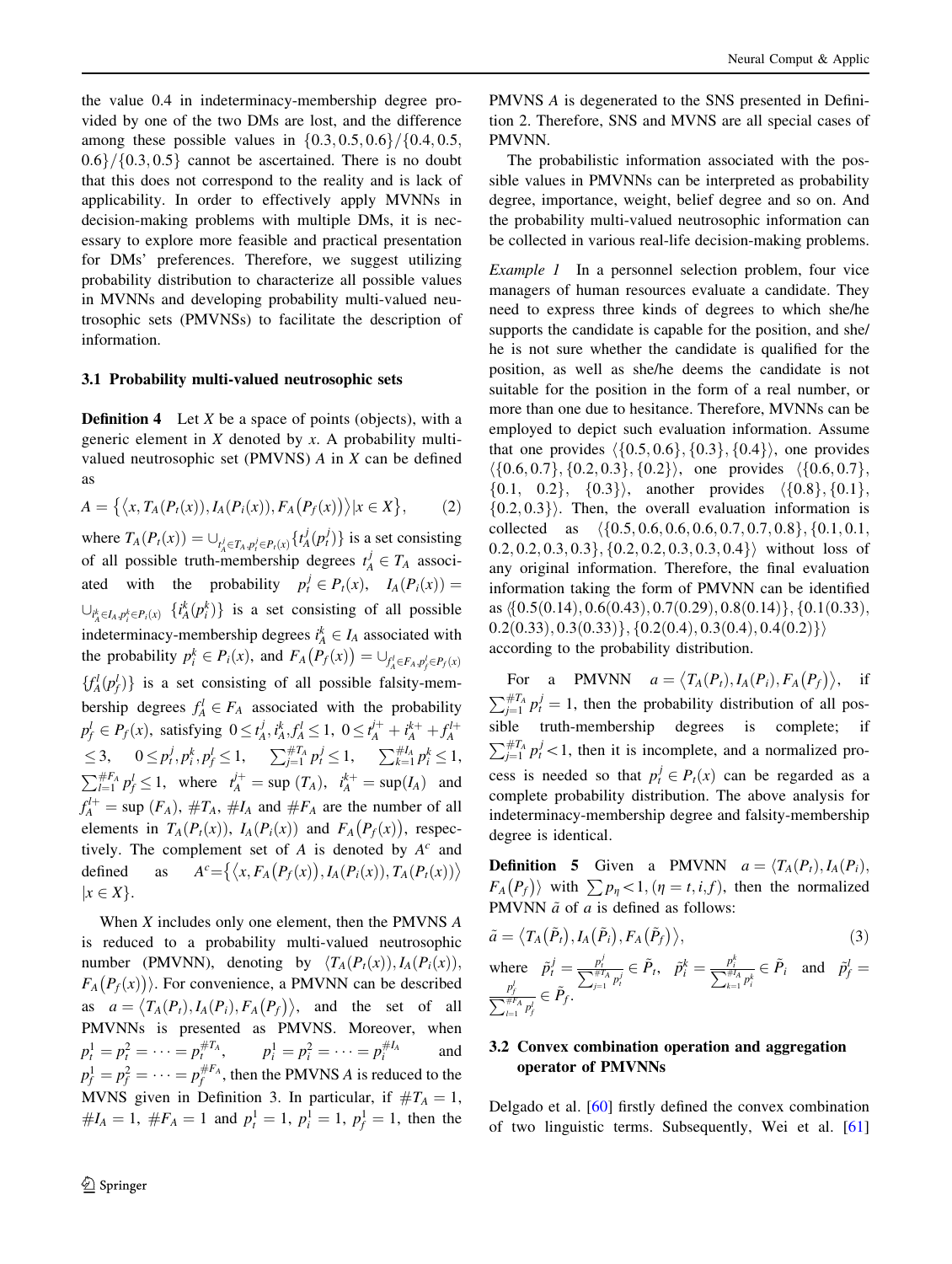applied the convex combination operation to hesitant fuzzy linguistic term sets. Based on these extant studies and the operations of MVNNs [\[53](#page-19-0)], we define an extended convex combination operation for PMVNNs in the following.

**Definition** 6 Let  $\phi_1 = \langle T_1(P_{t1}), I_1(P_{i1}), F_1(P_{f1}) \rangle$  and  $\phi_2 = \langle T_2(P_{t2}), I_2(P_{t2}), F_2(P_{f2}) \rangle$  be two arbitrary PMVNNs, an extended convex combination operation of  $\phi_1$ , and  $\phi_2$  is defined as

$$
PMVNNWA(\phi_{1}, \phi_{2},..., \phi_{n})
$$
\n
$$
= C_{n}(\omega_{k}, \phi_{k}, k=1, 2,...,n)
$$
\n
$$
= \left(\sum_{k_{n}=1}^{n} \omega_{k_{n}}\right) \otimes \left(\frac{\sum_{k_{n-1}=1}^{n-1} \omega_{k_{n-1}}}{\sum_{k_{n-1}=1}^{n-1} \omega_{k_{n-1}}}\otimes \left(\frac{\sum_{k_{n-2}=1}^{n-2} \omega_{k_{n-2}}}{\sum_{k_{n-1}=1}^{n-1} \omega_{k_{n-1}}}\right) \times \left(\cdots \left(\frac{\sum_{k_{2}=1}^{2} \omega_{k_{2}}}{\sum_{k_{3}=1}^{3} \omega_{k_{3}}}\otimes \left(\frac{\omega_{1}}{\sum_{k_{2}=1}^{2} \omega_{k_{2}}}\otimes \phi_{1} \oplus \frac{\omega_{2}}{\sum_{k_{2}=1}^{2} \omega_{k_{2}}}\otimes \phi_{2}\right)\right) \times \oplus \frac{\omega_{3}}{\sum_{k_{3}=1}^{3} \omega_{k_{3}}}\otimes \phi_{3}\right)\right) \oplus \frac{\omega_{n}}{\sum_{k_{n}=1}^{n} \omega_{k_{n}}}\otimes \phi_{n}.
$$
\n(5)

$$
CC_{2}(\omega_{1}, \phi_{1}, \omega_{2}, \phi_{2}) = \omega_{1} \otimes \phi_{1} \oplus \omega_{2} \otimes \phi_{2}
$$
\n
$$
= (\omega_{1} + \omega_{2}) \otimes \left(\frac{\omega_{1}}{\omega_{1} + \omega_{2}} \otimes \phi_{1} \oplus \frac{\omega_{2}}{\omega_{1} + \omega_{2}} \otimes \phi_{2}\right)
$$
\n
$$
= \left\langle \bigcup_{I_{1}(p_{i1}) \in T_{1}(P_{i1}), I_{2}(p_{i2}) \in T_{2}(P_{i2})} \left\{ 1 - (1 - t_{1})^{\omega_{1}} (1 - t_{2})^{\omega_{2}} \left( \frac{\frac{(1 - (1 - t_{1})^{\omega_{1}}) \omega_{1} p_{i1} + (1 - (1 - t_{2})^{\omega_{2}}) \omega_{2} p_{i2}}{1 - (1 - t_{1})^{\omega_{1}} + 1 - (1 - t_{2})^{\omega_{2}} \omega_{2} p_{i2}} \right)}{1 - (1 - t_{1})^{\omega_{1}} + t_{2}^{\omega_{2}} \omega_{2} p_{i2}} \right\},
$$
\n
$$
\bigcup_{i_{1}(p_{i1}) \in I_{1}(P_{i1}), i_{2}(p_{i2}) \in I_{2}(P_{i2})} \left\{ i_{1}^{\omega_{1}} i_{2}^{\omega_{2}} \left( \frac{\frac{t_{1}^{\omega_{1}} \omega_{1} p_{i1} + t_{2}^{\omega_{2}} \omega_{2} p_{i2}}{t_{1}^{\omega_{1}} + t_{2}^{\omega_{2}} \omega_{2} p_{i2}}}{\sum_{i_{1}(p_{i1}) \in I_{1}(P_{i1})} \sum_{i_{2}(p_{i2}) \in I_{2}(P_{i2})} \left\{ \frac{t_{1}^{\omega_{1}} \omega_{1} p_{i1} + t_{2}^{\omega_{2}} \omega_{2} p_{i2}}{t_{1}^{\omega_{1}} + t_{2}^{\omega_{2}} \omega_{2} p_{i2}} \right\},
$$
\n
$$
\bigcup_{f_{1}(p_{f1}) \in F_{1}(P_{f1}), f_{2}(p_{f2}) \in F_{1}(P_{f1})} \left\{ f_{1}^{\omega_{1}} f_{2}^{\omega_{2}} \left( \frac{\frac{t_{
$$

where  $0 \leq \omega_1, \omega_2 \leq 1$ , and  $\omega_1 + \omega_2 = 1$ . It is quite apparent that the result obtained by the above operation is also a PMVNN.

### 3.3 The weighted average aggregation operator with PMVNNs

**Definition** 7 Let  $\phi_k = \langle T_1(P_{t1}), T_1(P_{i1}), F_1(P_{f1}) \rangle (k =$  $1, 2, \ldots, n$  be a collection of PMVNNs, denoted by  $\Omega$ , and  $w = (w_1, w_2, \dots, w_n)$  be the weight vector of  $\phi_k(k = 1, 2, ..., n)$ , with  $w_k \in [0, 1]$  and  $\sum_{k=1}^n w_k = 1$ . Then, the probability multi-valued neutrosophic number weighted average (PMVNNWA) operator is the mapping PMVNNWA :  $\Omega^n \to \Omega$  and is defined as follows:

Based on the extended convex combination operation of PMVNNs given in Definition 6, the following result can be obtained.

**Theorem** 1 Let  $\phi_k = \langle T_1(P_{t1}), I_1(P_{i1}), F_1(P_{f1}) \rangle (k =$  $1, 2, \ldots, n$ ) be a collection of PMVNNs, denoted by  $\Omega$ , and  $w = (w_1, w_2, \ldots, w_n)$  be the weight vector of  $\phi_k(k = 1, 2, ..., n)$ , with  $w_k \in [0, 1]$  and  $\sum_{k=1}^n w_k = 1$ . Then, the aggregated value calculated by the PMVNNWA operator is also a PMVNN, and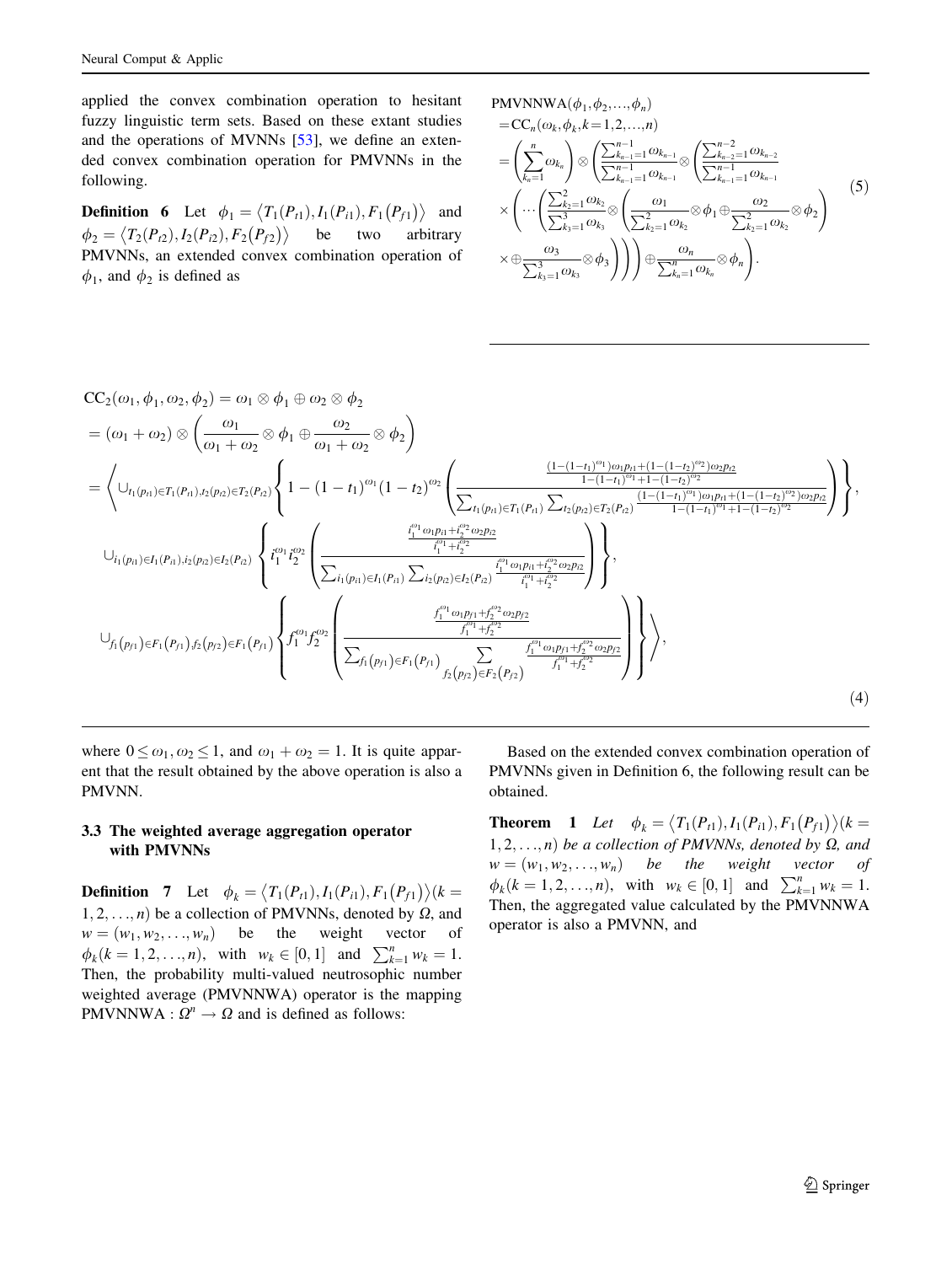<span id="page-5-0"></span>PMVNNWA $(\phi_1, \phi_2, ..., \phi_n) = CC_n(\omega_k, \phi_k, k = 1, 2, ..., n)$  $=\left\langle \cup_{I_1(p_{t1})\in T_1(P_{t1}), I_2(p_{t2})\in T_2(P_{t2}), \dots, I_n(p_m)\in T_n(P_m)} \right\rangle 1-\prod_{j=1}^n$  $(1-t_j)^{\omega_j}$  $\sum_{j=1}^{n} (1 - (1-t_j)^{\omega_j})$  $\sum_{j=1}^n\Big(\mathbb{1}-\Big(1-t_j\Big)^{\omega_j}\Big)\omega_jp_{t_j}\ \sum_{j=1}^n\Big(\mathbb{1}-\Big(1-t_j\Big)^{\omega_j}\Big)\ \nonumber$  $\sum_{t_1(p_{t1}) \in T_1(P_{t1})} \sum_{t_2(p_{t2}) \in T_2(P_{t2})} \cdots$  $t_n(p_{tn}) \in T_n(P_{tn})$  $\sum_{j=1}^{n} (1 - (1-t_j)^{\omega_j})$  $\sum_{j=1}^n\Big(\mathbb{1}-\Big(1-t_j\Big)^{\omega_j}\Big)\omega_jp_{t_j}\ \sum_{j=1}^n\Big(\mathbb{1}-\Big(1-t_j\Big)^{\omega_j}\Big)\ \nonumber$  $\overline{1}$  $\boxed{\frac{\sum_{j=1}^n (1-(1-t_j)^{a_j})}{\sum_{j=1}^n (1-(1-t_j)^{a_j})a_jp_{ij}}}$  $\sqrt{2}$  $\overline{\left( \begin{array}{c} 1 \\ 1 \end{array} \right)}$  $\parallel$  $\mathbf{v}$  $\vert$  $\parallel$ ; \*  $\bigcup_{i_1(p_{i1})\in I_1(P_{i1}), i_2(p_{i2})\in I_2(P_{i2}), \dots, i_n(p_{in})\in I_n(P_{in})}\left\{\prod_{h=1}^n\right\}$  $i_h^{\omega_h}$  $\frac{\sum_{h=1}^{n} i_h^{a_h} o_h p_{ih}}{\sum_{h=1}^{n} i_h^{a_h}}$ <br> $\sum_{i_1(p_{i1}) \in I_1(P_{i1})} \sum_{i_2(p_{i2}) \in I_2(P_{i2})} \cdots$  $i_n(p_{in}) \in I_n(P_{in})$  $\frac{\sum_{h=1}^{n} i_h^{\omega_h} \omega_h p_{ih}}{\sum_{h=1}^{n} i_h^{\omega_h}}$  $\overline{1}$  $\vert$  $\mathbf{r}$  $\cdot$  $\begin{bmatrix} \n\end{bmatrix}$  $\vert$  $\overline{\mathcal{L}}$  $\Bigg\}$  $\cup_{f_1(p_{f1})\in F_1(P_{f1}) , f_2(p_{f2})\in F_1(P_{f1}) ,...,f_n(p_{fn})\in F_n(P_{fn}) } \Bigg\{\prod_{l=1}^n$  $f_l^{\omega_l}$  $\frac{\sum_{l=1}^{n} f_l^{o_l} \omega_l p_j}{\sum_{l=1}^{n} f_l^{o_l}}$  $f_1(p_{f1}) \in F_1(P_{f1})$  $\sum_{f_2(p_{f2}) \in F_2(P_{f2})} \cdots$  $f_n\big(p_{\mathit{fn}}\big) {\in} F_n\big(P_{\mathit{fn}}\big)$  $\frac{\sum_{l=1}^{n} f_l^{\omega_l} \omega_l p_{j_l}}{\sum_{l=1}^{n} f_l^{\omega_l}}$  $\overline{1}$  $\parallel$  $\sqrt{2}$  $\overline{\phantom{a}}$  $\overline{6}$  $\Big\}$  $\parallel$  $\mathbf{v}$  $\overline{\phantom{a}}$  $\vert$  $\sqrt{2}$ :  $(6)$ 

In the following, Theorem 1 will be proved by the mathematical induction of n. Proof

(1) When  $n = 2$ , the following equation can be obtained according to Definition 6,

$$
\begin{split} &\text{PMVNNWA}(\phi_1,\phi_2)=\text{CC}_2(\omega_1,\phi_1,\omega_2,\phi_2)=(\omega_1+\omega_2)\otimes\bigg(\frac{\omega_1}{\omega_1+\omega_2}\otimes\phi_1\oplus\frac{\omega_2}{\omega_1+\omega_2}\otimes\phi_2\bigg)\\ =&\bigg\langle\cup_{l_1(p_{l_1})\in T_1(P_{l_1}),l_2(p_{l2})\in T_2(P_{l2})}\bigg\{1-(1-t_1)^{o_{l_1}}(1-t_2)^{o_{l_2}}\bigg(\frac{(1-(1-t_1)^{o_{l_1}})\omega_{p_{l_1}+1}(-1-t_2)^{o_{l_2}}\omega_{p_{l_2}}}{\sum_{l_1(p_{l_1})\in T_1(P_{l_1})}\sum_{l_2(p_{l2})\in T_2(P_{l2})}\bigg(\frac{(1-(1-t_1)^{o_{l_1}})\omega_{p_{l_1}+1}(-1-t_2)^{o_{l_2}}\omega_{p_{l_2}}}{\sum_{l_1(p_{l_1})\in T_1(P_{l_1})}\sum_{l_2(p_{l2})\in T_2(P_{l2})}\bigg(\frac{\frac{t_1^{(l_1)}\omega_{p_{l}}}{t_1^{o_{l_1}+t_2^{o_{l_2}}}}}{\frac{t_1^{o_{l_1}+t_2^{o_{l_2}}}{t_1^{o_{l_1}+t_2^{o_{l_2}}}}}{\sum_{l_1(p_{l_1})\in T_1(P_{l_1})}\sum_{l_2(p_{l2})\in I_2(P_{l_1})}\sum_{l_2(p_{l1})\in T_1(P_{l_1})}\frac{\frac{t_1^{o_{l_1}+t_2^{o_{l_1}}\omega_{p_{l_1}}}{t_1^{o_{l_1}+t_2^{o_{l_2}}}}}{\sum_{l_1(p_{l_1})\in T_1(P_{l_1})}\sum_{l_2(p_{l_2})\in T_2(P_{l_2})}\frac{\frac{t_1^{o_{l_1}+t_2^{o_{l_1}}\omega_{p_{l_1}}}{t_1^{o_{l_1}+t_2^{o_{l_2}}}}}{\sum_{l_1(p_{l_1})\in T_1(P_{l_1})}\sum_{l_2(p_{l2})\in T_2(P_{l_2
$$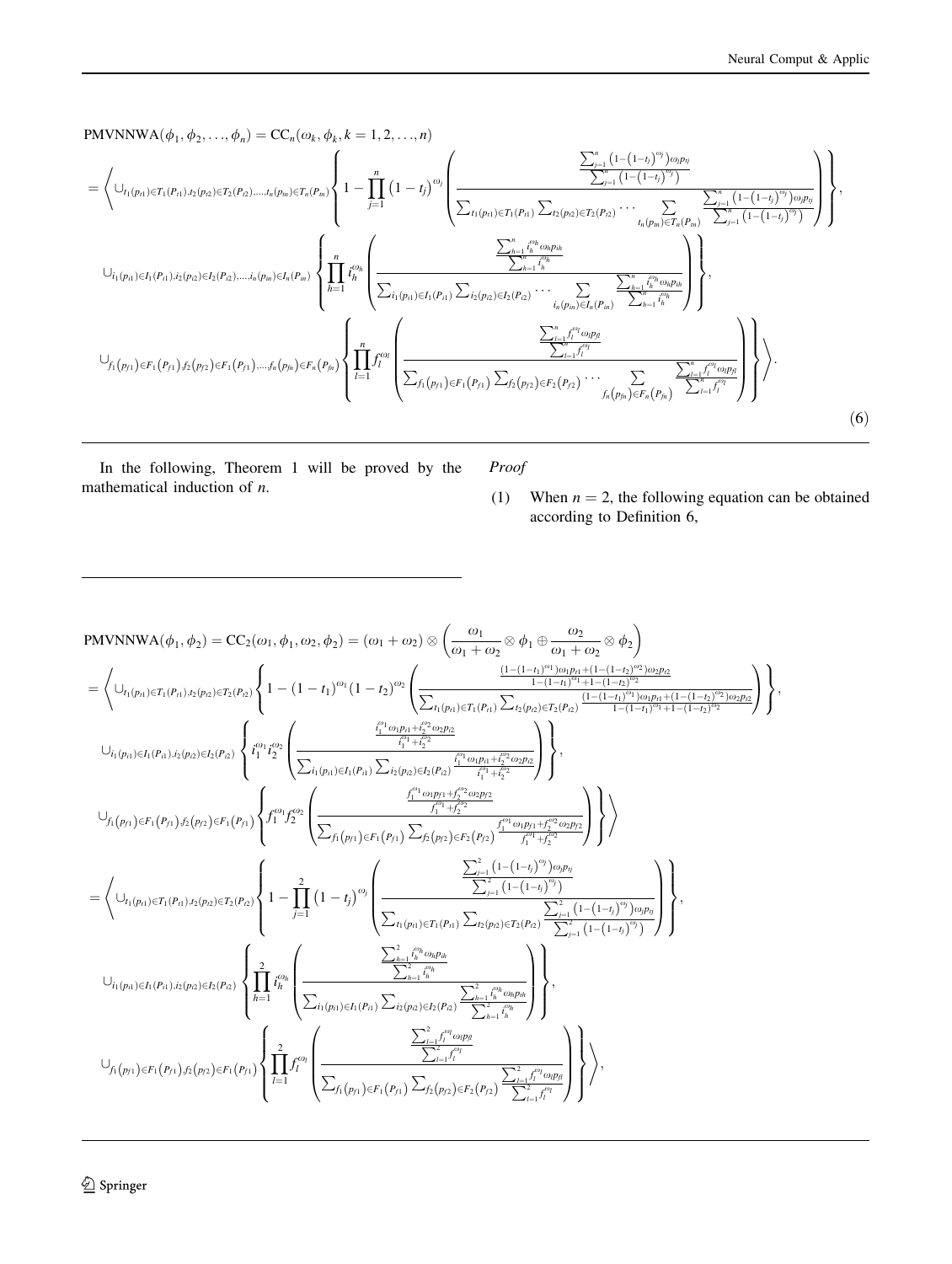That is, when  $n = 2$ , Eq. [\(2](#page-3-0)) is true. (2) If Eq. ([6\)](#page-5-0) holds for  $n = g$ , then

$$
PMVNNWA(\phi_1, \phi_2, ..., \phi_g) = CC_g(\omega_k, \phi_k, k = 1, 2, ..., g)
$$
\n
$$
= \left\langle \bigcup_{I_1(p_{i1}) \in T_1(P_{i1}), I_2(p_{i2}) \in T_2(P_{i2}), ..., I_g(p_{ig}) \in T_g(P_{ig})} \left\{ 1 - \prod_{j=1}^g \left( 1 - t_j \right)^{\omega_j} \left( \frac{\sum_{j=1}^g (1 - (1 - t_j)^{\omega_j}) \omega_j p_{ij}}{\sum_{j=1}^g (1 - (1 - t_j)^{\omega_j})} \right) \right\},
$$
\n
$$
\bigcup_{I_1(p_{i1}) \in I_1(P_{i1}), I_2(p_{i2}) \in I_2(P_{i2}), ..., I_g(p_{ig}) \in T_g(P_{ig})} \left\{ \prod_{h=1}^g \prod_{j=1}^{g_{i2}} \left( 1 - t_j \right)^{\omega_j} \left( \frac{\sum_{j=1}^g (1 - (1 - t_j)^{\omega_j}) \omega_j p_{ij}}{2 \sum_{j=1}^g (1 - (1 - t_j)^{\omega_j})} \right) \right\},
$$
\n
$$
\bigcup_{I_1(p_{i1}) \in I_1(P_{i1}), I_2(p_{i2}) \in I_2(P_{i2}), ..., I_g(p_{ig}) \in I_g(P_{ig})} \left\{ \prod_{h=1}^g t_h^{\omega_h} \left( \frac{\sum_{j=1}^g t_h^{\omega_h} \omega_h p_{ih}}{\sum_{j=1}^g t_h^{\omega_h}} \right) \frac{\sum_{j=1}^g (1 - (1 - t_j)^{\omega_j}) \omega_j p_{ij}}{2 \sum_{j=1}^g (1 - (1 - t_j)^{\omega_j})} \right) \right\},
$$
\n
$$
\bigcup_{f_1(p_{f1}) \in F_1(P_{f1}), f_2(p_{f2}) \in F_1(P_{f1}), ..., f_g(p_{jg}) \in F_g(P_{jg})} \left\{ \prod_{l=1}^g f_l^{\omega_l} \left( \frac{\sum_{j=1}^g t_j^{\omega_l} \omega_l p_{jl}}{\sum_{j=1}^g t_j^{\omega_l} \omega_l p_{jl}} \right) \sum_{j=1}^g \sum_{j=1}^g (1 - (1 - t_j)^{\omega_j} \right) \right\}.
$$

Thus, when  $n = g + 1$ , the following result can be computed.

That is, Eq. ([6\)](#page-5-0) also holds for  $n = g + 1$ . Therefore, Eq.  $(6)$  $(6)$  is true for all *n*.

$$
\begin{split} &\text{PMVNNWA}\left(\phi_{1},\phi_{2},\ldots,\phi_{g},\phi_{g+1}\right)=\text{CC}_{g+1}(\omega_{k},\phi_{k},k=1,2,\ldots,g+1)\\ &=\left(\sum_{k_{g+1}=1}^{g+1}\omega_{k_{g+1}}\right)\otimes\left(\frac{\sum_{k_{g-1}}^{g+1}\omega_{k_{g}}}{\sum_{k_{g+1}=1}^{g+1}\omega_{k_{g+1}}}\otimes\left(CC_{g}(\omega_{k},\phi_{k},k=1,2,\ldots,g)\right)\oplus\frac{\omega_{k_{g+1}}}{\sum_{k_{g+1}=1}^{g+1}\omega_{k_{g+1}}}\otimes\phi_{g+1}\right)\\ &=\left\langle\cup_{l_{1}(p_{l1})\in T_{1}(P_{l1}),\ldots,l_{g+1}(p_{lg+1})\in T_{g+1}(P_{lg+1})}\left\{1-\prod_{j=1}^{g+1}\left(1-t_{j}\right)^{\omega_{j}}\left(\frac{\sum_{j=1}^{g+1}\left(1-\left(1-t_{j}\right)^{\omega_{j}}\right)\omega_{p}p_{j}}{\sum_{j=1}^{g+1}\left(1-\left(1-t_{j}\right)^{\omega_{j}}\right)\omega_{p}p_{j}}\right)}{\sum_{j=1}^{g+1}\left(1-\left(1-t_{j}\right)^{\omega_{j}}\right)\omega_{p}p_{j}}\right\}\right),\\ &\cup_{l_{1}(p_{l1})\in I_{1}(P_{l1}),\ldots,l_{g}(p_{lg+1})\in I_{g}(P_{lg+1})}\left\{\prod_{h=1}^{g+1}\prod_{j=1}^{g}\left(\frac{\sum_{k=1}^{g+1}\omega_{b_{k}}\omega_{b_{k}}p_{j_{h}}}{\sum_{i_{1}(p_{l1})\in I_{1}(P_{l1})}\cdots\sum_{i_{g}\left(p_{l_{g+1}}\right)\in I_{g}(P_{lg+1})}\frac{\sum_{k=1}^{g+1}\omega_{b_{k}}\omega_{b_{k}}p_{j_{h}}}{\sum_{j=1}^{g+1}\omega_{b_{k}}\omega_{b_{k}}p_{j_{h}}}\right\}}\right),\\ &\cup_{f_{1}(p_{l1})\in F_{1}(P_{l1}),\ldots,f_{g+1}(p_{g+1})\in F_{g+1}(P_{g+1})}\left
$$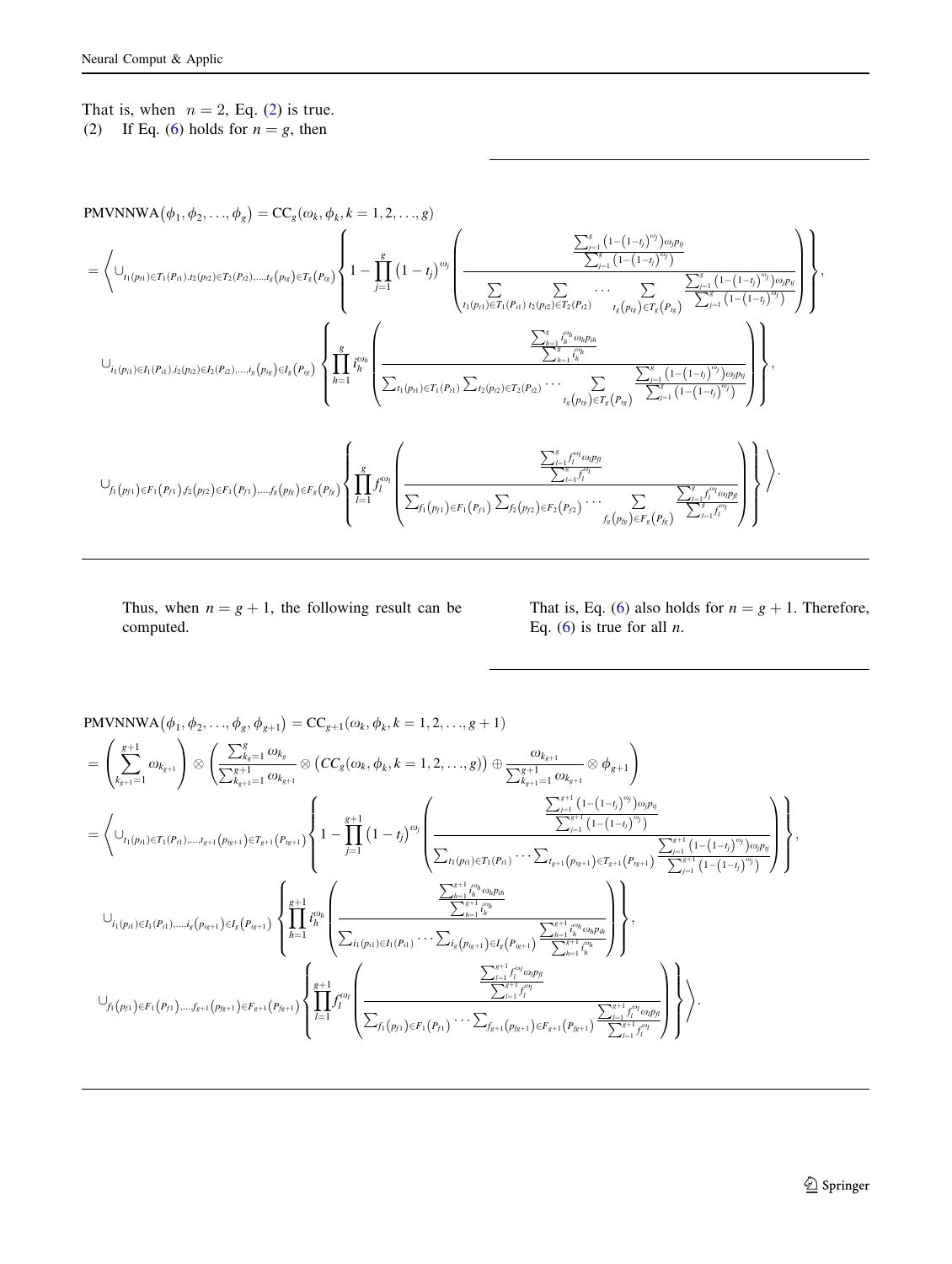### <span id="page-7-0"></span>4 TOPSIS-based QUALIFLEX method with PMVNNs

In this section, the comparison method and cross-entropy measures of PMVNNs are proposed. Subsequently, a novel QUALIFLEX method is developed by incorporating the proposed cross-entropy measures and the closeness coefficient of TOPSIS.

#### 4.1 The comparison method of PMVNNs

**Definition 8** Let  $\phi_1 = \langle T_1(P_{t1}), I_1(P_{i1}), F_1(P_{f1}) \rangle$  and  $\phi_2 = \langle T_2(P_{12}), I_2(P_{12}), F_2(P_{f2}) \rangle$  be two arbitrary PMVNNs, all elements in  $T_{\varepsilon}(P_{t_{\varepsilon}}), I_{\varepsilon}(P_{t_{\varepsilon}})$  and  $F_{\varepsilon}(P_{f_{\varepsilon}})(\varepsilon =$  $1, 2$ ) be arranged in ascending order according to the values of  $t_{\varepsilon} \times p_{t\varepsilon}$ ,  $i_{\varepsilon} \times p_{i\varepsilon}$  and  $f_{\varepsilon} \times p_{f\varepsilon}(\varepsilon = 1, 2)$ , respectively. And  $t_{\varepsilon}^{(j)}(p_{t\varepsilon}), t_{\varepsilon}^{(j)}(p_{t\varepsilon})$  and  $f_{\varepsilon}^{(j)}(p_{f\varepsilon})(\varepsilon = 1, 2)$  be referred to as the

demonstrate the following property of the proposed crossentropy of PMVNNs.

#### 4.2 Cross-entropy of PMVNNs

Ye [\[46](#page-19-0)] firstly defined the cross-entropy of SNSs, but it is questionable in some specific situations. To overcome this drawback, Wu et al. [[52\]](#page-19-0) further proposed two effective cross-entropy measures for SNSs. Based on the two existing simplified neutrosophic cross-entropy measures, the cross-entropy for PMVNNs is defined in the following.

**Definition 9** Let  $\phi_1 = \langle T_1(P_{t1}), I_1(P_{i1}), F_1(P_{f1}) \rangle$  and  $\phi_2 = \langle T_2(P_{12}), I_2(P_{12}), F_2(P_{f2}) \rangle$  be two arbitrary PMVNNs, CE : PMVNN  $\times$  PMVNN  $\rightarrow$  R<sup>+</sup>, then two cross-entropy measures  $CE(\phi_1, \phi_2)$  between  $\phi_1$  and  $\phi_2$  are defined as follows:

$$
CE_{1}(\phi_{1}, \phi_{2}) = \frac{1}{\#T_{1} \times \#T_{2}} \sum_{t_{1}(p_{t1}) \in T_{1}(P_{t1})} \sum_{t_{2}(p_{t2}) \in T_{2}(P_{t2})} \sin(t_{1}p_{t1}) \times \sin(t_{1}p_{t1} - t_{2}p_{t2}) + \frac{1}{\#I_{1} \times \#I_{2}} \sum_{i_{1}(p_{t1}) \in I_{1}(P_{t1})} \sum_{i_{2}(p_{t2}) \in I_{2}(P_{t2})} \sin(i_{1}p_{t1}) \times \sin(i_{1}p_{t1} - i_{2}p_{t2}) + \frac{1}{\#F_{1} \times \#F_{2}} \sum_{f_{1}(p_{t1}) \in F_{1}(P_{t1})} \sum_{f_{2}(p_{t2}) \in F_{1}(P_{t1})} \sin(f_{1}p_{f1}) \times \sin(f_{1}p_{f1} - f_{2}p_{f2}),
$$
  

$$
CE_{2}(\phi_{1}, \phi_{2}) = \frac{1}{\#T_{1} \times \#T_{2}} \sum_{t_{1}(p_{t1}) \in T_{1}(P_{t1})} \sum_{t_{2}(p_{t2}) \in T_{2}(P_{t2})} \tan(t_{1}p_{t1}) \times \tan(t_{1}p_{t1} - t_{2}p_{t2}) + \frac{1}{\#I_{1} \times \#I_{2}} \sum_{i_{1}(p_{t1}) \in I_{1}(P_{t1})} \sum_{i_{2}(p_{t2}) \in I_{2}(P_{t2})} \tan(i_{1}p_{t1}) \times \tan(i_{1}p_{t1} - i_{2}p_{t2}) + \frac{1}{\#F_{1} \times \#F_{2}} \sum_{f_{1}(p_{t1}) \in F_{1}(P_{t1})} \sum_{f_{2}(p_{t2}) \in F_{1}(P_{t1})} \tan(f_{1}p_{f1}) \times \tan(f_{1}p_{f1} - f_{2}p_{f2}),
$$
\n(8)

*j th* value in  $T_{\varepsilon}(P_{t\varepsilon})$ ,  $I_{\varepsilon}(P_{t\varepsilon})$  and  $F_{\varepsilon}(P_{f\varepsilon})(\varepsilon = 1, 2)$ . Then, the comparison method of PMVNNs is provided as follows:

 $\phi_1 \le \phi_2$ , if  $t_1^{(j)}(p_{t1}) \le t_2^{(j)}(p_{t2})$  and  $t_1^{(\#T_1)}(p_{t1}) \le$  $t_2^{(\#T_2)}(p_{i2}), \ \ i_1^{(k)}(p_{i1}) \geq i_2^{(k)}(p_{i2}) \ \text{ and } \ i_1^{(\#I_1)}(p_{i1}) \geq i_2^{(\#I_2)}(p_{i2}),$ and  $f_1^{(l)}(p_{f1}) \ge f_2^{(l)}(p_{f2})$  and  $f_1^{(\#F_1)}(p_{f1}) \ge f_2^{(\#F_2)}(p_{f2}),$ where  $j = 1, 2, ..., \alpha_T, k = 1, 2, ..., \alpha_I, l = 1, 2, ..., \alpha_F$  and  $\alpha_T = \min(\#T_1, \#T_2), \qquad \alpha_I = \min(\#I_1, \#I_2),$  $min(\#F_1, \#F_2)$ .

Although a complete ordering of all PMVNNs cannot be determined based on Definition 8, it is sufficient to

which can signify the discrimination degree between  $\phi_1$ and  $\phi_2$ . It is worth noting that  $CE_1(\phi_1, \phi_2)$  and  $CE_2(\phi_1, \phi_2)$  are not symmetric in regard to their arguments. Therefore, two symmetric discrimination information measures for PMVNNs are defined as

$$
CE_1^*(\phi_1, \phi_2) = CE_1(\phi_1, \phi_2) + CE_1(\phi_2, \phi_1); \tag{9}
$$

$$
CE_2^*(\phi_1, \phi_2) = CE_2(\phi_1, \phi_2) + CE_2(\phi_2, \phi_1).
$$
 (10)

**Property** 1 Let  $\phi_1 = \langle T_1(P_{t1}), I_1(P_{i1}), F_1(P_{f1}) \rangle$  and  $\phi_2 = \langle T_2(P_{12}), I_2(P_{12}), F_2(P_{12}) \rangle$  be two arbitrary PMVNNs, all elements in  $T_{\varepsilon}(P_{t\varepsilon})$ ,  $I_{\varepsilon}(P_{i\varepsilon})$  and  $F_{\varepsilon}(P_{f\varepsilon})$  ( $\varepsilon =$  $1, 2$ ) be arranged in ascending order according to the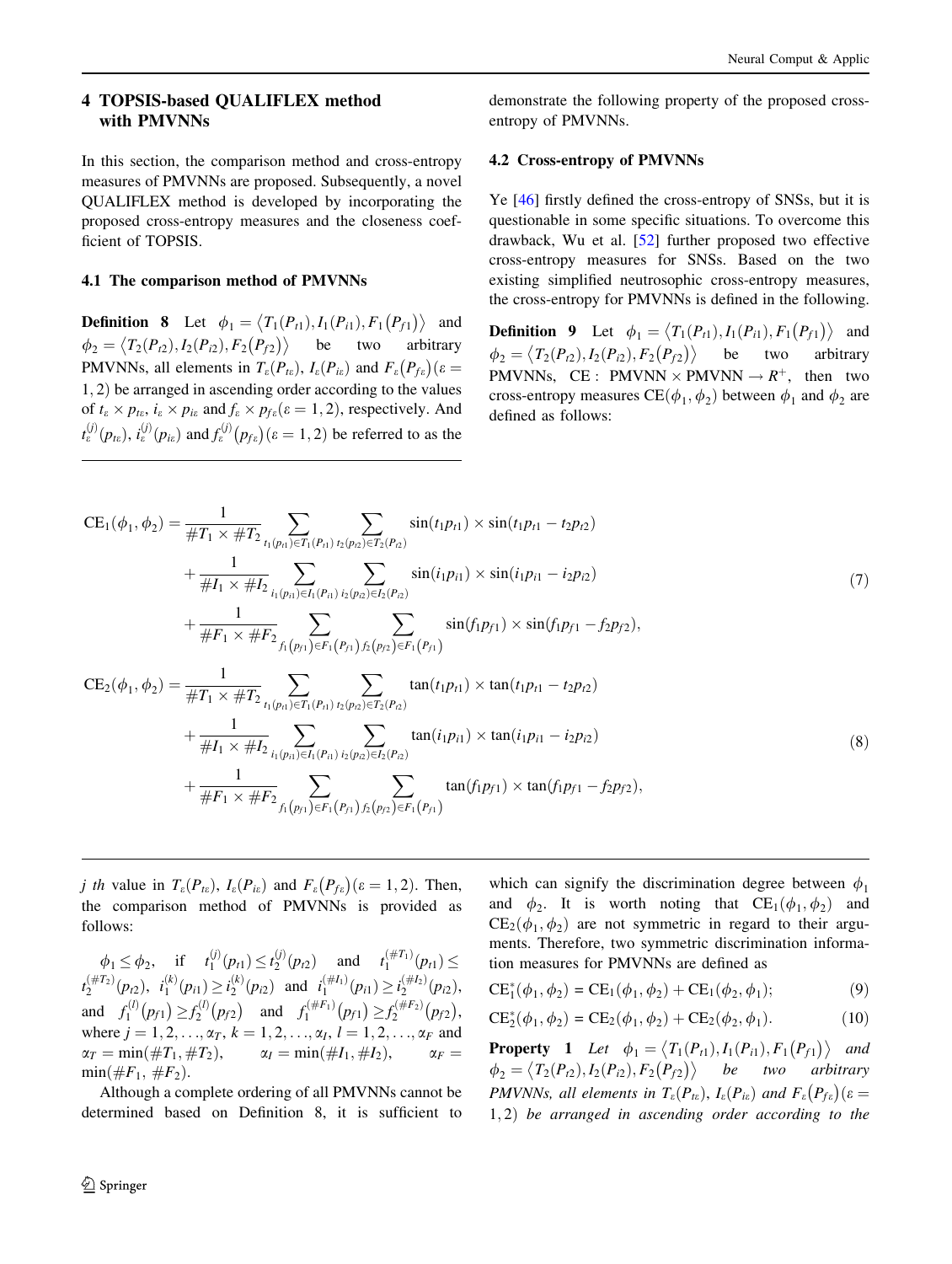values of  $t_{\varepsilon} \times p_{t\varepsilon}$ ,  $i_{\varepsilon} \times p_{i\varepsilon}$  and  $f_{\varepsilon} \times p_{f\varepsilon}$ , respectively. And  $t^{(j)}_{\varepsilon}(p_{t\varepsilon}),$   $i^{(j)}_{\varepsilon}(p_{i\varepsilon})$  and  $f^{(j)}_{\varepsilon}(p_{f\varepsilon})$  be referred to as the jth value in  $T_{\varepsilon}(P_{t\varepsilon}), I_{\varepsilon}(P_{i\varepsilon})$  and  $F_{\varepsilon}(P_{f\varepsilon})$ . Then, the above cross-entropy satisfy the following properties:

- (1)  $CE_1^*(\phi_1, \phi_2) = CE_1^*(\phi_2, \phi_1)$  and  $CE_2^*(\phi_1, \phi_2) = CE_2^*$  $(\phi_2, \phi_1)$ .
- (2)  $CE_1^*(\phi_1, \phi_2) = CE_1^*(\phi_1^c, \phi_2^c)$  and  $CE_2^*(\phi_1, \phi_2) = CE_2^*$  $(\phi_1^c, \phi_2^c)$ , where  $\phi_1^c$  and  $\phi_2^c$  are the complement set of  $\phi_1$  and  $\phi_2$ , respectively.
- (3)  $CE_1^*(\phi_1, \phi_2) \ge 0$  and  $CE_2^*(\phi_1, \phi_2) \ge 0$ .
- (4) The greater the difference between  $\phi_1$  and  $\phi_2$  is, the greater  $CE_1^*(\phi_1, \phi_2)$  and  $CE_2^*(\phi_1, \phi_2)$  will be.

Proof Obviously, the cross-entropy measures described in Definition 9 satisfy (1) and (2) of Property 1, and the proofs of (3) and (4) of Property 1 are as follows.

(3) Firstly, it is necessary to analysis the following functions:

$$
f_1(a,b) = \sin a \times \sin(a-b) + \sin b \times \sin(b-a)
$$
  
=  $(\sin a - \sin b) \times \sin(a-b)$ ,

and  $f_2(a, b) = \tan a \times \tan(a - b) + \tan b \times \tan(b - b)$ a) =  $(\tan a - \tan b) \times \tan(a - b)$ , where  $a, b \in$ [0, 1]. It is worth noting that whether  $a \geq b$  or  $a \leq b$ , the two inequalities  $f_1(a, b) \geq 0$  and  $f_2(a, b) \geq 0$ always hold.

Moreover, the following equations can be obtained:

Since  $\forall (t_1p_{t1}, i_1p_{i1}, f_1p_{f1}, t_2p_{t2}, \quad i_2p_{i2}, f_2p_{f2}) \in [0, 1],$  $CE_1^*(\phi_1, \phi_2) \ge 0$  and  $CE_2^*(\phi_1, \phi_2) \ge 0$  can be easily obtained according to the property of  $f_1(a, b)$  and  $f_2(a, b)$ .

(4) For three PMVNNs  $\phi_1 = \langle T_1(P_{t1}), I_1(P_{i1}),$  $F_1(P_{f1})\rangle, \quad \phi_2 = \langle T_2(P_{f2}), T_2(P_{f2}), F_2(P_{f2}) \rangle \quad \text{and}$  $\phi_3 = \langle T_3(P_{13}), T_3(P_{13}), F_3(P_{f3}) \rangle$ , if  $\phi_1 \le \phi_2 \le \phi_3$ , then  $t_1^{(j)}(p_{t1}) \le t_2^{(j)}(p_{t2}) \le t_3^{(j)}(p_{t3})$  and  $t_1^{(\#T_1)}(p_{t1}) \le$  $t_2^{(\#T_2)}(p_{i2}) \leq t_3^{(\#T_3)}(p_{i3}), \; i_1^{(k)}(p_{i1}) \geq i_2^{(k)}(p_{i2}) \geq i_3^{(k)}(p_{i3})$ and  $i_1^{(\#I_1)}(p_{i1}) \ge i_2^{(\#I_2)}(p_{i2}) \ge i_3^{(\#I_3)}(p_{i3}), f_1^{(l)}(p_{f1}) \ge i_3^{(\#I_3)}(p_{i3})$  $f_2^{(l)}(p_{f2}) \geq f_3^{(l)}(p_{f3})$  and  $f_1^{(\#F_1)}(p_{f1}) \geq f_2^{(\#F_2)}(p_{f2}) \geq$  $f_3^{(\#F_3)}(p_{f3})$  can be obtained according to Definition 8. Thus, the following inequalities are true,

$$
sin(t_1^{(j)}(p_{t1})) \le sin(t_2^{(j)}(p_{t2})) \le sin(t_3^{(j)}(p_{t3}))
$$
  
\n
$$
\Rightarrow 0 \le sin(t_2^{(j)}(p_{t2})) - sin(t_1^{(j)}(p_{t1})) \le sin(t_3^{(j)}(p_{t3}))
$$
  
\n
$$
- sin(t_1^{(j)}(p_{t1})),
$$

$$
0 \leq t_2^{(j)}(p_{r2}) - t_1^{(j)}(p_{r1}) \leq t_3^{(j)}(p_{r3}) - t_1^{(j)}(p_{r1}) \leq 1
$$
  
\n
$$
\Rightarrow 0 \leq \sin(t_2^{(j)}(p_{r2}) - t_1^{(j)}(p_{r1})) \leq \sin(t_3^{(j)}(p_{r3}) - (t_1^{(j)}(p_{r1})).
$$

Then,

$$
\sin(t_1^{(j)}(p_{t1}) - t_2^{(j)}(p_{t2})) (\sin(t_1^{(j)}(p_{t1}))\n- \sin(t_2^{(j)}(p_{t2}))) \le \sin((t_1^{(j)}(p_{t1}))\n- t_3^{(j)}(p_{t3})) (\sin(t_1^{(j)}(p_{t1})) - \sin(t_3^{(j)}(p_{t3}))).
$$

And then,

$$
CE_{1}^{*}(\phi_{1}, \phi_{2}) = \frac{1}{\#T_{1} \times \#T_{2}} \sum_{t_{1}(p_{t1}) \in T_{1}(P_{t1})} \sum_{t_{2}(p_{t2}) \in T_{2}(P_{t2})} \sin(t_{1}p_{t1} - t_{2}p_{t2}) \times (\sin(t_{1}p_{t1}) - \sin(t_{2}p_{t2})) + \frac{1}{\#I_{1} \times \#I_{2}} \sum_{i_{1}(p_{t1}) \in I_{1}(P_{t1})} \sum_{i_{2}(p_{t2}) \in I_{2}(P_{t2})} \sin(i_{1}p_{t1} - i_{2}p_{t2}) \times (\sin(i_{1}p_{t1}) - \sin(i_{2}p_{t2})) + \frac{1}{\#F_{1} \times \#F_{2}} \sum_{f_{1}(p_{t1}) \in F_{1}(P_{t1})} \sum_{f_{2}(p_{t2}) \in F_{2}(P_{t2})} \sin(f_{1}p_{f1} - f_{2}p_{f2}) \times (\sin(f_{1}p_{f1}) - \sin(f_{2}p_{f2})),
$$

and

$$
CE_2^*(\phi_1, \phi_2) = \frac{1}{\#T_1 \times \#T_2} \sum_{t_1(p_{t1}) \in T_1(P_{t1})} \sum_{t_2(p_{t2}) \in T_2(P_{t2})} \tan(t_1 p_{t1} - t_2 p_{t2}) \times (\tan(t_1 p_{t1}) - \tan(t_2 p_{t2}))
$$
  
+ 
$$
\frac{1}{\#I_1 \times \#I_2} \sum_{i_1(p_{i1}) \in I_1(P_{i1})} \sum_{i_2(p_{i2}) \in I_2(P_{i2})} \tan(i_1 p_{i1} - i_2 p_{i2}) \times (\tan(i_1 p_{i1}) - \tan(i_2 p_{i2}))
$$
  
+ 
$$
\frac{1}{\#F_1 \times \#F_2} \sum_{f_1(p_{f1}) \in F_1(P_{f1})} \sum_{f_2(p_{f2}) \in F_2(P_{f2})} \tan(f_1 p_{f1} - f_2 p_{f2}) \times (\tan(f_1 p_{f1}) - \tan(f_2 p_{f2})).
$$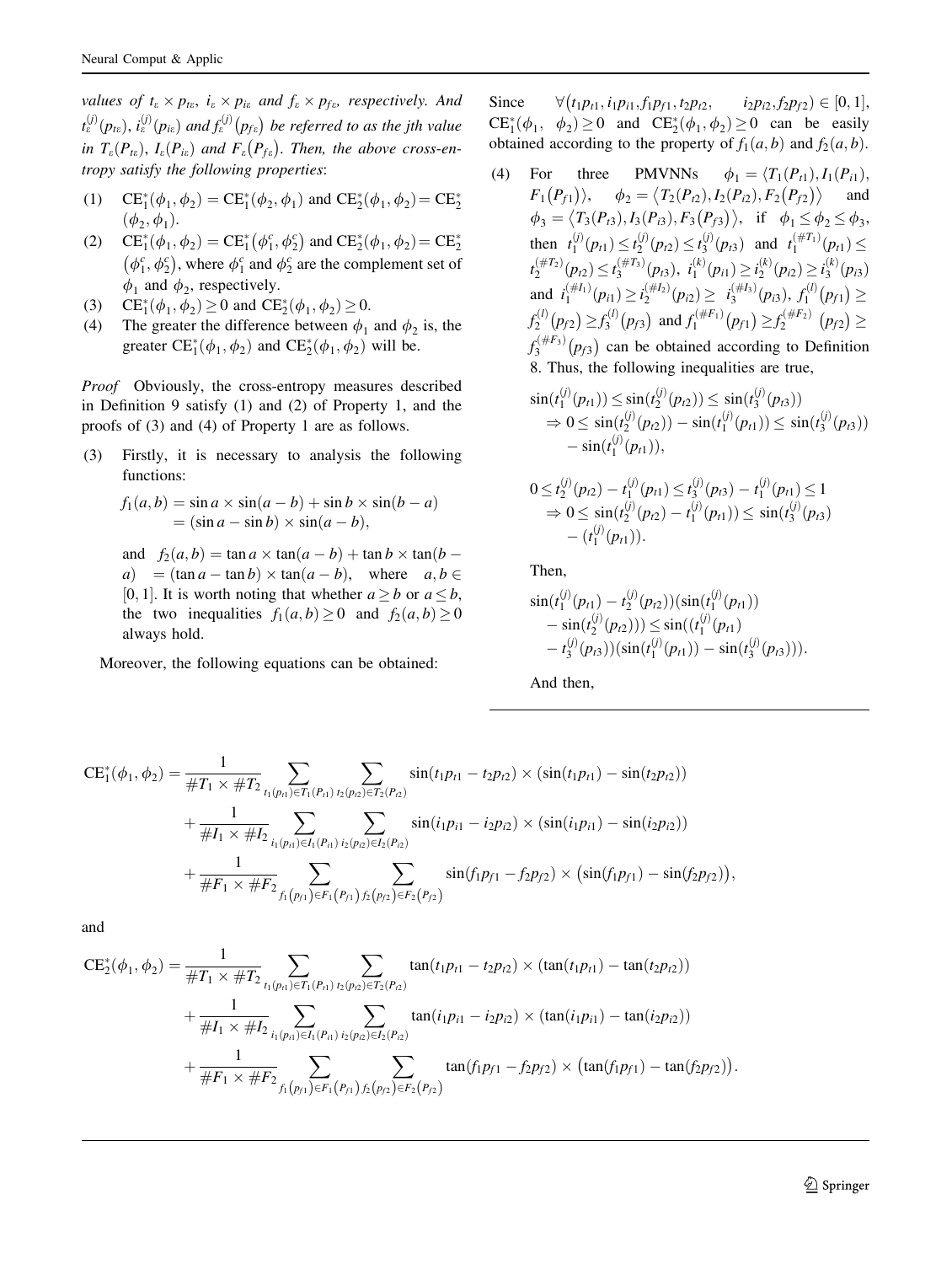$$
\frac{1}{\#T_2} \sum_{t_2(p_{t2}) \in T_2(P_{t2})} \sin(t_1 p_{t1} - t_2 p_{t2}) \times (\sin(t_1 p_{t1}) - \sin(t_2 p_{t2}))
$$
\n
$$
\leq \frac{1}{\#T_3} \sum_{t_3(p_{t3}) \in T_3(P_{t3})} \sin(t_1 p_{t1} - t_3 p_{t3}) \times (\sin(t_1 p_{t1}) - \sin(t_3 p_{t3})).
$$

Thus,

$$
\frac{1}{\#T_1 \times \#T_2} \sum_{t_1(p_{t1}) \in T_1(P_{t1})} \sum_{t_2(p_{t2}) \in T_2(P_{t2})} \sin(t_1 p_{t1} - t_2 p_{t2}) \times (\sin(t_1 p_{t1}) - \sin(t_2 p_{t2}))
$$
\n
$$
\leq \frac{1}{\#T_1 \times \#T_3} \sum_{t_1(p_{t1}) \in T_1(P_{t1})} \sum_{t_3(p_{t3}) \in T_3(P_{t3})} \sin(t_1 p_{t1} - t_3 p_{t3}) \times (\sin(t_1 p_{t1}) - \sin(t_3 p_{t3})).
$$

In the same way,

$$
\frac{1}{\#I_1 \times \#I_2} \sum_{i_1(p_{i1}) \in I_1(P_{i1})} \sum_{i_2(p_{i2}) \in I_2(P_{i2})} \sin(i_1p_{i1} - i_2p_{i2}) \times (\sin(i_1p_{i1}) - \sin(i_2p_{i2}))
$$
\n
$$
\leq \frac{1}{\#I_1 \times \#I_3} \sum_{i_1(p_{i1}) \in I_1(P_{i1})} \sum_{i_3(p_{i3}) \in I_3(P_{i3})} \sin(i_1p_{i1} - i_3p_{i3}) \times (\sin(i_1p_{i1}) - \sin(i_3p_{i3})),
$$

and

$$
\frac{1}{\#F_1 \times \#F_2} \sum_{f_1(p_{f1}) \in F_1(P_{f1})} \sum_{f_2(p_{f2}) \in F_2(P_{f2})} \sin(f_1 p_{f1} - f_2 p_{f2}) \times (\sin(f_1 p_{f1}) - \sin(f_2 p_{f2}))
$$
\n
$$
\leq \frac{1}{\#F_1 \times \#F_3} \sum_{f_1(p_{f1}) \in F_1(P_{f1})} \sum_{f_2(p_{f2}) \in F_2(P_{f2})} \sin(f_1 p_{f1} - f_3 p_{f3}) \times (\sin(f_1 p_{f1}) - \sin(f_3 p_{f3})),
$$

can also be obtained. Therefore,  $CE_1^*(\phi_1,$  $\phi_2$ )  $\leq$   $CE_1^*(\phi_1, \phi_3)$ . The inequality  $CE_1^*(\phi_2, \phi_3)$   $\leq$  $CE_1^*(\phi_1, \phi_3)$  can be proved in a similar way. The same proof can also be provided for  $CE_2^*(\phi_1, \phi_2)$ .

## 4.3 TOPSIS-based QUALIFLEX method with PMVNNs

In this subsection, a novel TOPSIS-based QUALIFLEX method is developed based on the cross-entropy measures of PMVNNs described in Definition 9.

The QUALIFLEX method, introduced by Paelinck [\[62](#page-19-0)], is a useful outranking method for multi-criteria decision analysis because of its flexibility with respect to ordinal and cardinal information. The QUALIFLEX method compares each pair of alternatives for all possible alternative permutations under each criterion and determines the optimal permutation by searching for the maximal value of permutation' concordance/discordance index.

Taking into account a decision-making problem that refers to n alternatives under m criteria. And the evaluation value of alternative  $a_i$  ( $i = 1, 2, ..., n$ ) associated with criterion  $c_k(k = 1, 2, ..., m)$  is in the form of PMVNN,

denoting as  $r_{jk} = \langle T_{jk}(P_t), I_{jk}(P_i), F_{jk}(P_f) \rangle$ .

In order to ranking all alternatives, the positive ideal solution (PIS) and negative ideal solution (NIS) are identified as  $a^+ = \langle \{1(1)\}, \{0(0)\}, \{0(0)\} \rangle$  and  $a^{-} = \langle \{0(0)\}, \{1(1)\}, \{1(1)\} \rangle$ , respectively. The crossentropy between alternative  $a_i$  ( $j = 1, 2, ..., n$ ) and the PIS  $a^+$ , expressed as  $CE^*(a_j, a^+)$ , and the cross-entropy between alternative  $a_i$  ( $j = 1, 2, ..., n$ ) and the NIS  $a^-,$ expressed as  $CE^*(a_j, a^-)$ ; both of them can be computed utilizing Eqs.  $(9)$  $(9)$  and  $(10)$  $(10)$ . Therefore, the extended closeness coefficient of TOPSIS for a given alternative  $a_i$  under criterion  $c_k$  is defined as

$$
CC^{k}(a_{j}) = \frac{CE^{*}(a_{j}, a^{-})}{CE^{*}(a_{j}, a^{-}) + CE^{*}(a_{j}, a^{+})}.
$$
\n(11)

It is apparent that  $CC^{k}(a_j) \in [0, 1]$ , and the bigger value of  $CC^{k}(a_j)$  indicates alternative  $a_j$  is better.

In the following, the above extended closeness coefficient is employed to identify the concordance/discordance index. For an alternative set A with  $n$  alternatives, then  $n!$ permutations of the ranking for all alternatives exist. Let  $P_l$ denotes the lth permutation, then

 $P_l = (..., a_{\alpha}, ..., a_{\beta}, ...)$ , for  $l = 1, 2, ..., n!,$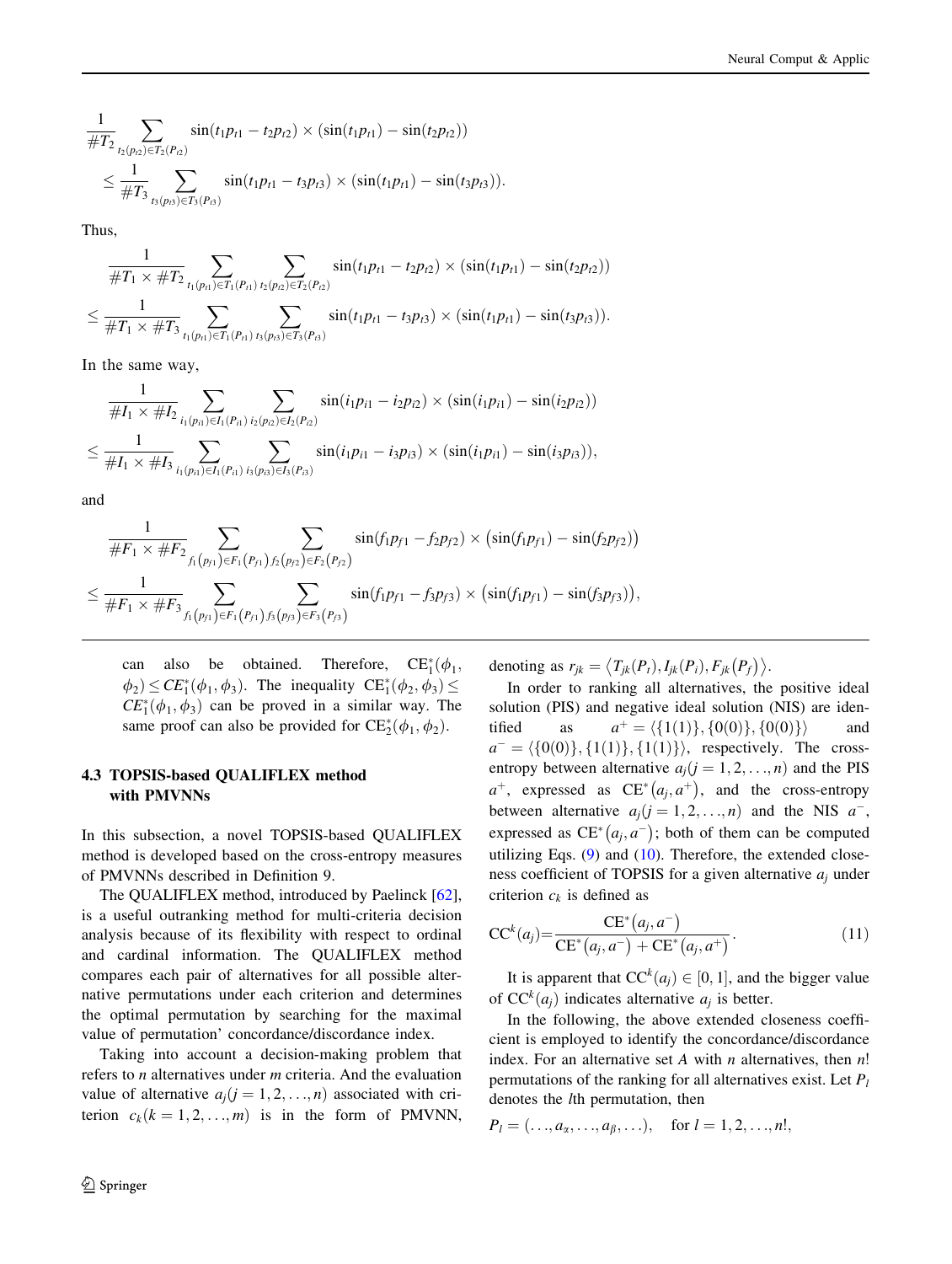<span id="page-10-0"></span>where  $a_{\alpha}, a_{\beta} \in A$ , and the alternative  $a_{\alpha}$  is ranked better than or equal to  $a_{\beta}$ . If  $a_{\alpha}$  and  $a_{\beta}$  are ranked in the same order within two preorders, then concordance exists. If  $a_{\alpha}$ and  $a_{\beta}$  have the same ranking, then ex aequo exists. If  $a_{\alpha}$ and  $a_{\beta}$  are counter-ranked in two preorders, then discordance exists.

Therefore, the concordance/discordance index  $\varphi_l^k(a_\alpha, a_\beta)$  for each pair of alternatives  $(a_\alpha, a_\beta)$   $(a_\alpha, a_\beta \in A)$ in regard to the criterion  $c_k$  and the permutation  $P_l$  is defined as follows:

$$
\varphi_l^k(a_\alpha, a_\beta) = \mathbf{CC}(a_\alpha) \n- \mathbf{CC}(a_\beta) = \frac{\mathbf{CE}^*(a_\alpha, a^-)}{\mathbf{CE}^*(a_\alpha, a^-) + \mathbf{CE}^*(a_\alpha, a^+)} \n- \frac{\mathbf{CE}^*(a_\beta, a^-)}{\mathbf{CE}^*(a_\beta, a^-) + \mathbf{CE}^*(a_\beta, a^+)},
$$
\n(12)

where  $\varphi_l^k(a_\alpha, a_\beta) \in [-1, 1].$ 

Based on the extended closeness coefficient comparison method and the above concordance/discordance index, the following three situations can be obtained.

- 1. If  $\varphi_l^k(a_\alpha, a_\beta) > 0$ , that is  $CC(a_\alpha) > CC(a_\beta)$ , then  $a_\alpha$  is ranked better than  $a_{\beta}$  under the criterion  $c_{k}$ . Thus, concordance exists between the extended closeness coefficient-based ranking and the preorder of  $a_{\alpha}$  and  $a_{\beta}$ under the *l*th permutation  $P_l$ .
- 2. If  $\varphi_l^k(a_\alpha, a_\beta) = 0$ , that is  $CC(a_\alpha) = CC(a_\beta)$ , then  $a_\alpha$  and  $a_{\beta}$  have the same ranking under the criterion  $c_k$ . Thus, ex aequo exists between the extended closeness coefficient-based ranking and the preorder of  $a_{\alpha}$  and  $a_{\beta}$  under the *lth* permutation  $P_l$ .
- 3. If  $\varphi_l^k(a_\alpha, a_\beta) < 0$ , that is  $CC(a_\alpha) < CC(a_\beta)$ , then  $a_\beta$  is ranked better than  $a_{\alpha}$  under the criterion  $c_k$ . Thus, discordance exists between the extended closeness coefficient-based ranking and the preorder of  $a_{\alpha}$  and  $a_{\beta}$ under the *l*th permutation  $P_l$ .

Suppose that the weight of criterion  $c_k(k = 1, 2, \ldots, m)$ is  $w_k$ ( $k = 1, 2, \ldots, m$ ), satisfying  $w_k \in [0, 1]$  and  $\sum_{k=1}^{m} w_k (1 - 1, 1, ..., m)$ , then, the weighted concordance/discordance index  $\varphi_l^k(a_\alpha, a_\beta)$  for each pair of alternatives  $(a_\alpha, a_\beta)$  $(a_{\alpha}, a_{\beta} \in A)$  with respect to the criterion  $c_k$  and the permutation  $P_l$  can be obtained based on Eq. (12) as follows:

$$
\varphi_l(a_\alpha, a_\beta) = \sum_{k=1}^m w_k \varphi_l^k(a_\alpha, a_\beta)
$$
  
= 
$$
\sum_{k=1}^m w_k (CC(a_\alpha) - CC(a_\beta)).
$$
 (13)

Moreover, the comprehensive concordance/discordance index  $\varphi_l$  associated with the permutation  $P_l$  can be calculated as follows:

$$
\varphi_l = \sum_{a_\alpha, a_\beta \in A} \sum_{k=1}^m w_k \varphi_l^k(a_\alpha, a_\beta)
$$
  
= 
$$
\sum_{a_\alpha, a_\beta \in A} \sum_{k=1}^m w_k (CC(a_\alpha) - CC(a_\beta)).
$$
 (14)

According to the extended closeness coefficient-based comparison method, we can conclude that the bigger  $\varphi_i$  is, the more reliable the permutation  $P_l$  is. Therefore, the optimal ranking  $P^*$  of all alternatives can be identified as

$$
\varphi^* = \max_{l=1}^{n!} \{\varphi_l\}.
$$
\n(15)

# 5 A MCGDM method under PMVNNs circumstance

In this section, two objective weight determination methods are established based on the cross-entropy measurement of PMVNNs. Furthermore, a novel MCGDM method is developed by combining the proposed aggregation operator and TOPSIS-based QUALIFLEX method.

MCGDM problems with PMVNNs information consist of a group of alternatives, denoted by  $A = \{a_1, a_2, \ldots, a_n\}.$ Suppose  $C = \{c_1, c_2, \ldots, c_m\}$  to be the set of criteria, whose weight vector is  $w = (w_1, w_2, \ldots, w_m)$ , satisfying  $w_k \in [0, 1]$  and  $\sum_{k=1}^{m} w_k = 1$ ; let  $D = \{d_1, d_2, ..., d_q\}$  be a finite set of decision-makers (DMs), whose weight vector is  $v = (v_1, v_2, ..., v_q)$ , satisfying  $v_l \in [0, 1]$  and  $\sum_{l=1}^{q} v_l = 1$ . Then, for a DM  $d_l$   $l = 1, 2, ..., q$ , the evaluation information of  $a_i (i = 1, 2, ..., n)$  with respect to  $c_j$ ( $j = 1, 2, ..., m$ ) is presented in the form of PMVNNs, denoted by  $z_{jk}^l = \left\langle T\left(P_{jkl}^t\right), I\left(P_{jkl}^i\right), F\left(P_{jkl}^f\right) \right\rangle$ , where  $T(P_{jkl}^t) = \bigcup_{t_{jkl} \in T, p_{jkl}^t \in P_{jkl}^t} \{t_{jkl}(p_{jkl}^t)\},$  and  $t_{jkl}$  indicates the truth-membership degree that the alternative  $a_i$  satisfies the criterion  $c_j$ , and  $p_{jkl}^t$  indicates the importance of the provided truth-membership degree  $\left( P_{jkl}^{i}\right) =% \begin{pmatrix} \left( 1-\left( 1-\frac{1}{2}\right) \right) & \left( 1-\left( 1-\frac{1}{2}\right) \right) & \left( 1-\frac{1}{2}\right) & \left( 1-\frac{1}{2}\right) & \left( 1-\frac{1}{2}\right) & \left( 1-\frac{1}{2}\right) & \left( 1-\frac{1}{2}\right) & \left( 1-\frac{1}{2}\right) & \left( 1-\frac{1}{2}\right) & \left( 1-\frac{1}{2}\right) & \left( 1-\frac{1}{2}\right) & \left( 1-\frac{1}{2}\right) & \left($  $\cup_{i_{jkl}\in I, p_{jkl}^i\in P_{jkl}^i} \{i_{jkl}(p_{jkl}^i)\}\$ , and  $i_{jkl}$  indicates the indeterminacymembership degree that the alternative  $a_i$  satisfies the criterion  $c_j$ , and  $p_{jkl}^i$  indicates the importance of the provided indeterminacy-membership degree  $\stackrel{\cdot }{\left( {P_{jkl}^f } \right)} =$  $\cup_{f_{jkl}\in F, p'_{jkl}\in P'_{jkl}} \{f_{jkl}(p^f_{jkl})\}$ , and  $f_{jkl}$  indicates the falsity-membership degree that the alternative  $a_i$  satisfies the criterion  $c_j$ , and  $p_{jkl}^f$  indicates the importance of the provided falsitymembership degree  $f_{jkl}$ . Finally, the decision matrix  $R^l$  =  $\left(z_{jk}^l\right)$ can be constructed.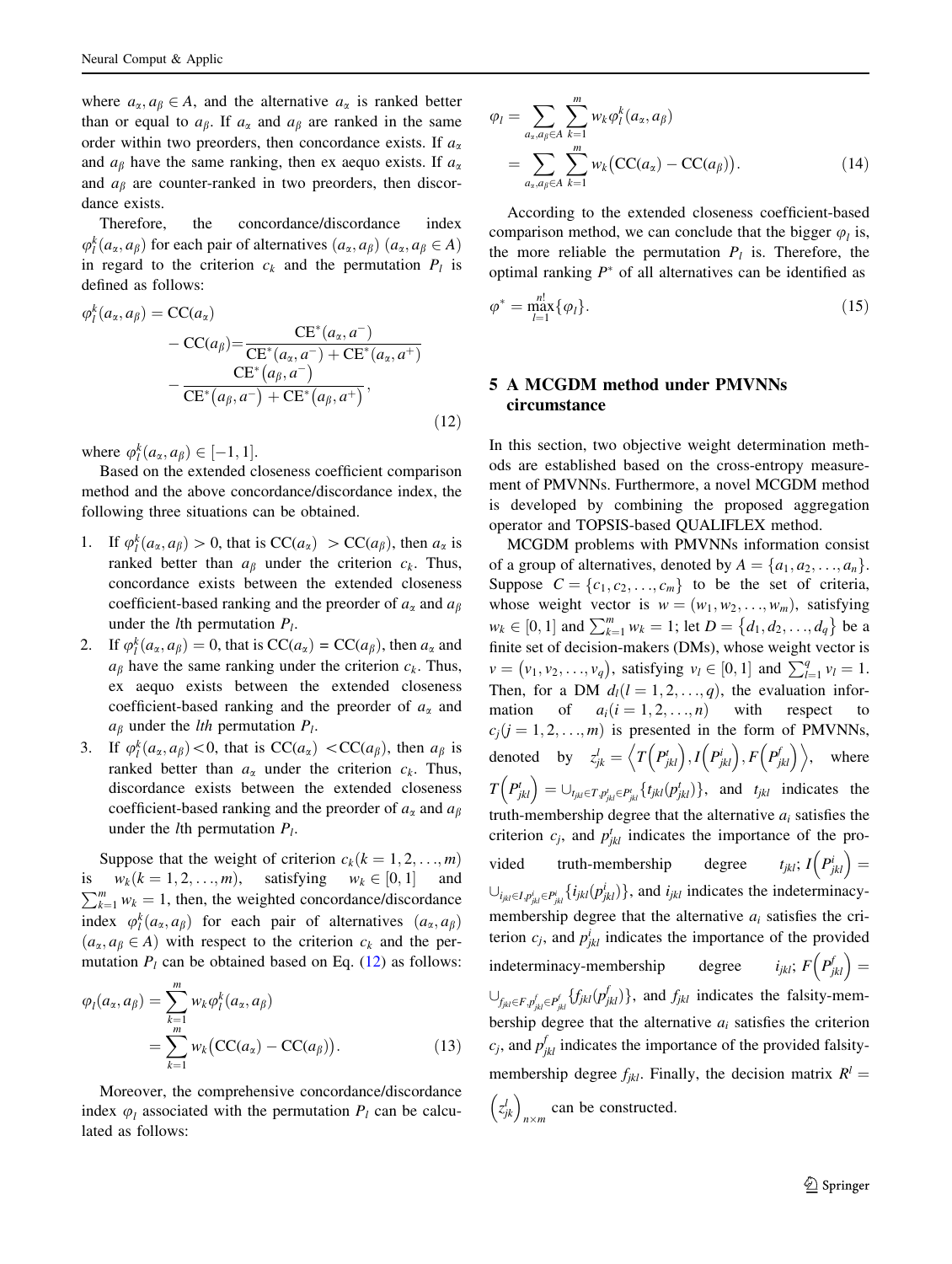#### <span id="page-11-0"></span>5.1 To determine the weights of criteria and DMs

The weights of DMs and criteria are important parameters in MCGDM problems because they directly influence the accuracy of the final results. In practical MCGDM problems, weight information is usually uncertain. Furthermore, because DMs are selected from distinct backgrounds with different degrees of expertise, they cannot be directly endowed with arbitrary weights or equal weights. Moreover, because of the time pressure, problem complexity and lack of knowledge, criteria weights also should not be determined according to empirical values or subjectively assigned in advance. As a result, for a practical MCGDM problem, weights for DMs and criteria should be regarded as unknown and to be determined.

According to the above discussion, two reliable models are established, based on the proposed cross-entropy measurement of PMVNNs, to objectively calculate the unknown weights of DMs and criteria in the following.

In the evaluation process, different DMs may have different opinions on each criterion, and then the criteria in different decision matrices should have different importance. In this way, the criteria weights  $w<sup>l</sup> =$  $w_1^l, w_2^l, ..., w_m^l$ in each decision matrix  $R^l =$  $\left(z_{jk}^l\right)$  $\binom{n \times m}{n \times m}$  should be determined, respectively. If a MCDM problem features marked differences between any two distinct alternatives' evaluation values under a given criterion  $c_j$ , then  $c_j$  plays a relatively important role in the decision-making process; therefore, a higher weight should be assigned to  $c_i$ . In contrast, if a criterion makes the evaluation values of all alternatives appear to be similar, then this criterion plays a less important role in the decision-making process and should be assigned a low weight. Thus, taking into account the viewpoint of sorting the alternatives, the proposed crossentropy measurement in Definition 9 can be employed to distinguish different evaluation values under a given criterion.

Therefore, for a decision matrix  $R^l = \begin{pmatrix} z_{jk}^l \end{pmatrix}$  $\lim_{n \times m} (l = 1, 2, \dots, q)$ , an extended maximizing deviation model can be established to derive the weights of criteria as follows:

$$
\max F^{l}(w_{k}^{l}) = \sum_{k=1}^{m} w_{k}^{l} \sum_{j=1}^{n} \sum_{h=1, h \neq j}^{n} CE^{*}(z_{jk}^{l}, z_{hk}^{l})
$$
  
s.t 
$$
\begin{cases} \sum_{k=1}^{m} w_{k}^{l2} = 1\\ w_{k}^{l} \ge 0, k = 1, 2, ..., m; l = 1, 2, ..., q. \end{cases}
$$
(M-1)

where  $CE^*\left(z_{jk}^l, z_{hk}^l\right)$  signify the cross-entropy measurement between  $z_{jk}^l$  and  $z_{hk}^l$ .

To deal with this model, the Lagrange function is constructed as

$$
F^{l}(w_{k}^{l}, \lambda) = \sum_{k=1}^{m} w_{k}^{l} \sum_{j=1}^{n} \sum_{h=1, h \neq j}^{n} CE^{*}(z_{jk}^{l}, z_{hk}^{l}) + \frac{\lambda}{2} \left( \sum_{k=1}^{m} w_{k}^{l2} - 1 \right),
$$
 (16)

where  $\lambda$  is the Lagrange multiplier. Then, the partial derivatives of  $F^l(w^l, \lambda)$  can be calculated as follows:

$$
\begin{cases} \frac{\partial F^l(w_k^l, \lambda)}{\partial w_k^l} = \sum_{j=1}^n \sum_{h=1, h \neq j}^n \mathbf{CE}^* \left( z_{jk}^l, z_{hk}^l \right) + \lambda w_k^l = 0, \\ \frac{\partial F^l(w_k^l, \lambda)}{\partial \lambda} = \sum_{k=1}^m w_k^{l2} - 1 = 0. \end{cases}
$$
\n(17)

By solving Eq. (17), the optimal weights of criteria can be identified as

$$
w_k^{l*} = \frac{\sum_{j=1}^n \sum_{h=1, h \neq j}^n \text{CE}^* (z_{jk}^l, z_{hk}^l)}{\sqrt{\sum_{k=1}^m \left(\sum_{j=1}^n \sum_{h=1, h \neq j}^n \text{CE}^* (z_{jk}^l, z_{hk}^l)\right)^2}}.
$$
(18)

To normalize  $w_k^{l*}$   $(l = 1, 2, ..., q)$  be a unit, the final weights of criteria can be calculated as

$$
w_k^l = \frac{w_k^{l*}}{\sum_{k=1}^m w_k^{l*}} = \frac{\sum_{j=1}^n \sum_{h=1, h \neq j}^n \text{CE}^* \left(z_{jk}^l, z_{hk}^l\right)}{\sum_{k=1}^m \sum_{j=1}^n \sum_{h=1, h \neq j}^n \text{CE}^* \left(z_{jk}^l, z_{hk}^l\right)}.
$$
\n(19)

Motivated by the closeness coefficient of TOPSIS [[63\]](#page-19-0) and the variation coefficient approach [[64,](#page-20-0) [65](#page-20-0)], an objective weight determination method for DMs can be developed based on the proposed cross-entropy measurement in the following.

1. Determine the PIS and NIS.

The PIS and NIS can be identified as  $z^+=$  $\langle \{1(1)\}, \{0(0)\}, \{0(0)\}\rangle$  and  $z^- = \langle \{0(0)\}, \{1(1)\},\$  $\{1(1)\}\rangle$ , respectively.

2. Calculate the overall weighted cross-entropy measurement between  $z_{jk}^l$  and  $z^+/z^-$  in each decision matrix  $R^l = \left(z_{jk}^l\right)$  $_{n \times m} (l = 1, 2, ..., q).$ 

According to the cross-entropy of PMVNNs given in Definition 9, the overall weighted cross-entropy measurement between  $z_{jk}^l$  and  $z^+/z^-$  can be obtained as follows: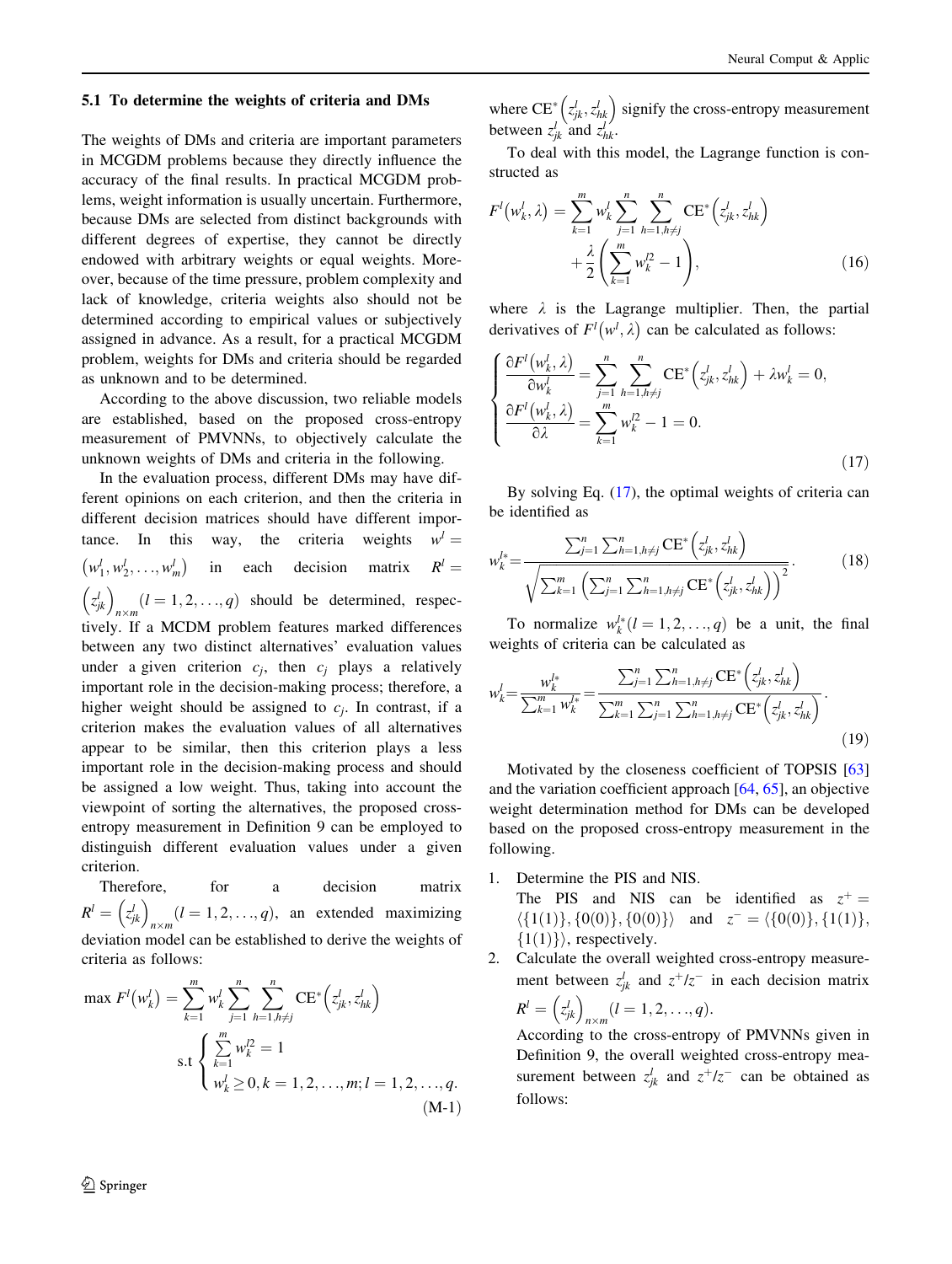<span id="page-12-0"></span>
$$
C^{l+} = \sum_{k=1}^{m} \left( w_k^l \sum_{j=1}^n \mathbf{CE}^* \left( z_{jk}^l, z^+ \right) \right) \text{ and }
$$
  

$$
C^{l-} = \sum_{k=1}^{m} \left( w_k^l \sum_{j=1}^n \mathbf{CE}^* \left( z_{jk}^l, z^- \right) \right).
$$
 (20)

3. Determine the closeness degree of each DM.

According to the closeness coefficient of TOPSIS method, the closeness degree of DM  $d_l$  ( $l = 1, 2, ..., q$ ) can be calculated as follows:

$$
\varphi^l = \frac{C^{l-}}{C^{l+} + C^{l-}}.\tag{21}
$$

The larger the value of  $\varphi^l$ , the larger the closeness degree of criteria values involved in decision matrix  $R^l = \left(z_{jk}^l\right)$  $\binom{n \times m}{n \times m}$  (*l* = 1, 2, ..., *q*) will be, and accordingly the more precise the evaluation provided by DM  $d_l$ , which suggests DM  $d_l$  provides less conflicting and controversial information and acts a relatively important role in decision-making procedure, and thus a greater weight should be endowed with DM  $d_l$ . The above discussion is consistent with the main principle of DMs weight determination.

4. Calculate the final weights of DMs. The final weight of DM  $d_l$   $l = 1, 2, ..., q$  can be obtained as

$$
v_l = \frac{\varphi^l}{\sum_{l=1}^q \varphi^l}.
$$
\n
$$
(22)
$$

# 5.2 A MCGDM method based on PMVNNWA operator and QUALIFLEX with PMVNNs

According to the above analysis, the proposed probability multi-valued neutrosophic aggregation operator and TOP-SIS-based QUALIFLEX method are integrated to develop a MCGDM method, and its main procedure can be described as follows:

Step 1 Normalize the evaluation information.

It is necessary to normalize all evaluation values to the same magnitude grade to eliminate the influence of different dimensions in the operation process. The normalization of decision matrix needs to consider the criteria type and probability distribution simultaneously, and the complement set and Eq. [\(3](#page-3-0)) can be employed as follows:

$$
z'_{jkl} = \begin{cases} \left\langle T\left(\tilde{P}_{jkl}^t\right), I\left(\tilde{P}_{jkl}^i\right), F\left(\tilde{P}_{jkl}^f\right) \right\rangle, \text{ for benefit criterion } c_k\\ \left\langle F\left(\tilde{P}_{jkl}^f\right), I\left(\tilde{P}_{jkl}^i\right), T\left(\tilde{P}_{jkl}^i\right) \right\rangle, \text{ for cost criterion } c_k \end{cases}
$$
(23)

And the normalized decision matrix is expressed as  $R^l = \left(z'_{jkl}\right)$  $_{n\times m}(l = 1, 2, ..., q).$ 

Step 2 Determine the criteria weights in each decision matrix  $R^{l'} = (z'_{jkl})$  $_{n \times m} (l = 1, 2, \ldots, q).$ 

The criteria weights  $w_k^l$   $(k = 1, 2, ..., m; l = 1, 2, ..., q)$ in each decision matrix  $R^l = (z'_{jkl})$  $\binom{n \times m}{l} = 1, 2, \ldots, q$  can be obtained using model (M-1).

Step 3 Determine the weights associated to DMs.

The DMs weights  $v_l$  ( $l = 1, 2, ..., q$ ) can be obtained using Eq. (22).

Step 4 Calculate the collective weights of criteria.

After obtaining the criteria weights  $w_k^l$  ( $k =$  $1, 2, \ldots, m; l = 1, 2, \ldots, q$  in individual decision matrix and the DM weights  $v_l$  ( $l = 1, 2, ..., q$ ), the collective weight of criteria  $w_k$   $(k = 1, 2, ..., m)$  can be calculated as

$$
w_k = \sum_{l=1}^{q} w_k^l v_l.
$$
 (24)

Step 5 Obtain the collective evaluation information.

The individual evaluation values  $z'_{jkl}$  can be aggregated by utilizing the PMVNNWA operator, and the collective evaluation matrix  $R = (z_{jk})_{n \times m}$  can be acquired.

Step 6 List all of the possible permutations for the alternatives.

List  $n!$  permutations for the  $n$  alternatives, and the  $q$ th permutation can be denoted by  $P_q$ .

Step 7 Obtain all of the concordance/discordance indices for the pairwise alternatives under each criterion.

The concordance/discordance index  $\varphi_q^k(a_\alpha, a_\beta)$  for the pairwise alternatives  $(a_{\alpha}, a_{\beta})$   $(a_{\alpha}, a_{\beta} \in A)$  under each criterion  $c_k(k = 1, 2, \ldots, m)$  can be obtained by using Eq. [\(12](#page-10-0)), and the total concordance/discordance index matrix can be constructed.

Step 8 Compute the comprehensive concordance/discordance index.

The comprehensive concordance/discordance index  $\varphi_a$ for each permutation  $P_q$  can be calculated using Eq. [\(14](#page-10-0)).

Step 9 Determine the final ranking of all alternatives.

The optimal ranking can be obtained using Eq.  $(15)$ , and then the final ranking of all alternatives can be determined.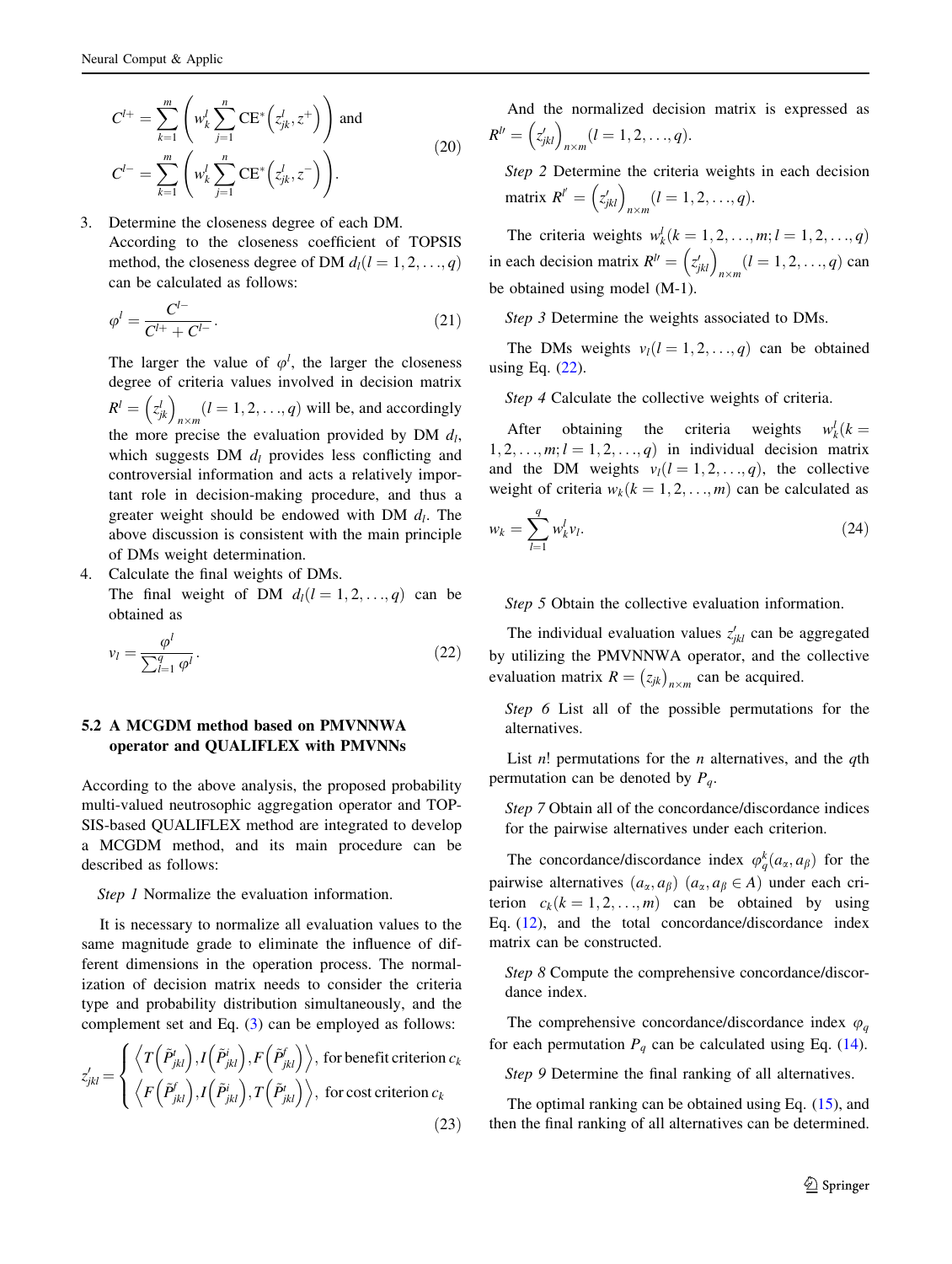### <span id="page-13-0"></span>6 Illustrative example

In this section, an illustrative example in the form of logistics outsourcing problem is provided in order to highlight the applicability of the proposed method. Furthermore, the method's availability and strengths are confirmed through the comparative analysis with other existing methods.

The following background is adapted from Wang et al. [\[66](#page-20-0)]. Logistics has been taken seriously by lots of companies due to its great influence on business operations. More and more companies choose to outsource logistics to third party logistics providers because of the numerous advantages of logistics outsourcing, such as increased competitiveness, professional services, improved performance and reductions in cost. The selection of a third party logistics provider is one of a business' most important decision-making projects. Numerous companies plan to implement logistics outsourcing to improve operational efficiency and lower costs.

ABC Machinery Manufacturing Co., Ltd. is a mediumsized automotive component manufacturer in China that is mainly involved in the exploitation, manufacture and sale of

**Table 1** Decision matrix of  $d_1$ 

automotive components and mechanical products. The company's management team has decided to select a third party logistics provider for logistics outsourcing. A professional team was formed to assist in decision-making, consisting of a general manager, a logistics manager and a production manager, denoted by  $\{d_1, d_2, d_3\}$ , whose weight vector is  $v = (v_1, v_2, v_3)$ . Initially, information on some logistics providers was collected. After preliminary filtrating, many unqualified alternatives were weeded out, and four potential logistics providers remained, denoted by  $\{a_1, a_2, a_3, a_4\}$ . The professional team chose the following four criteria to evaluate these alternatives:  $c_1$ , information and equipment systems;  $c_2$ , service;  $c_3$ , quality;  $c_4$ , relationship. The weight vector of the four criteria is  $w = (w_1, w_2, w_3, w_4)$ . The weights of criteria and DMs are completely unknown. Moreover, the evaluation information can be collected in the form of PMVNNs in Tables 1, 2 and [3.](#page-14-0)

#### 6.1 An illustration of the proposed method

The main procedures for evaluating the four logistics providers can be summarized in the following steps. Let  $CE^*(\phi_1, \phi_2) = CE_1^*(\phi_1, \phi_2)$ , here.

|                | $c_1$                                                                          | c <sub>2</sub>                                                                 |
|----------------|--------------------------------------------------------------------------------|--------------------------------------------------------------------------------|
| $a_1$          | $\langle \{0.4(0.6), 0.6(0.2)\}, \{0.4(0.6)\}, \{0.3(0.4), 0.4(0.5)\}\rangle$  | $\langle \{0.3(0.4), 0.6(0.4)\}, \{0.5(0.5), 0.6(0.4)\}, \{0.3(0.4)\} \rangle$ |
| $a_2$          | $\langle \{0.5(0.4), 0.6(0.3)\}, \{0.4(0.2), 0.6(0.5)\}, \{0.3(0.4)\}\rangle$  | $\langle \{0.6(0.5)\}, \{0.4(0.3), 0.6(0.5)\}, \{0.4(0.6), 0.6(0.3)\}\rangle$  |
| $a_3$          | $\langle \{0.5(0.7)\}, \{0.4(0.3), 0.5(0.4)\}, \{0.4(0.3), 0.6(0.5)\}\rangle$  | $\langle \{0.4(0.5), 0.6(0.5)\}, \{0.5(0.6)\}, \{0.4(0.4), 0.5(0.4)\}\rangle$  |
| $a_4$          | $\langle \{0.5(0.3)\}, \{0.2(0.1), 0.4(0.5), 0.6(0.2)\}, \{0.5(0.7)\}\rangle$  | $\langle \{0.6(0.5)\}, \{0.4(0.5), 0.6(0.5)\}, \{0.5(0.3), 0.6(0.5)\}\rangle$  |
|                | $c_3$                                                                          | $c_4$                                                                          |
| $a_1$          | $\langle \{0.7(0.5), 0.8(0.5)\}, \{0.3(0.5), 0.4(0.4)\}, \{0.5(0.6)\}\rangle$  | $\langle \{0.5(0.4), 0.7(0.6)\}, \{0.3(0.5), 0.5(0.4)\}, \{0.5(0.4)\}\rangle$  |
| a <sub>2</sub> | $\langle \{0.7(0.3), 0.8(0.5)\}, \{0.4(0.6)\}, \{0.4(0.5), 0.6(0.4)\}\rangle$  | $\langle \{0.6(0.4), 0.8(0.4)\}, \{0.4(0.2), 0.6(0.5)\}, \{0.5(0.3)\}\rangle$  |
| $a_3$          | $\langle \{0.6(0.5)\}, \{0.4(0.5), 0.5(0.3)\}, \{0.4(0.5), 0.6(0.4)\} \rangle$ | $\langle \{0.6(0.5)\}, \{0.5(0.4), 0.6(0.4)\}, \{0.5(0.6), 0.6(0.4)\}\rangle$  |
| $a_4$          | $\langle \{0.6(0.3), 0.8(0.5)\}, \{0.4(0.6)\}, \{0.5(0.3), 0.6(0.5)\} \rangle$ | $\langle \{0.6(0.5), 0.8(0.4)\}, \{0.4(0.6)\}, \{0.4(0.5), 0.5(0.4)\}\rangle$  |
|                |                                                                                |                                                                                |

**Table 2** Decision matrix of  $d_2$ 

|       | c <sub>1</sub>                                                                 | c <sub>2</sub>                                                                 |
|-------|--------------------------------------------------------------------------------|--------------------------------------------------------------------------------|
| $a_1$ | $\langle \{0.6(0.5)\}, \{0.4(0.2), 0.6(0.6)\}, \{0.4(0.6), 0.6(0.2)\}\rangle$  | $\langle \{0.5(0.4), 0.7(0.4)\}, \{0.6(0.4)\}, \{0.4(0.6), 0.5(0.4)\}\rangle$  |
| $a_2$ | $\langle \{0.3(0.4)\}, \{0.5(0.4)\}, \{0.2(0.2), 0.4(0.5), 0.6(0.3)\}\rangle$  | $\langle \{0.5(0.6)\}, \{0.6(0.4)\}, \{0.5(0.3), 0.6(0.4), 0.7(0.2)\} \rangle$ |
| $a_3$ | $\langle \{0.4(0.6), 0.6(0.2)\}, \{0.6(0.3)\}, \{0.5(0.4), 0.6(0.5)\}\rangle$  | $\langle \{0.6(0.4), 0.8(0.4)\}, \{0.5(0.3), 0.7(0.5)\}, \{0.5(0.4)\} \rangle$ |
| $a_4$ | $\langle \{0.5(0.4), 0.6(0.4)\}, \{0.5(0.3)\}, \{0.3(0.4), 0.6(0.5)\}\rangle$  | $\langle \{0.7(0.5)\}, \{0.5(0.6), 0.6(0.3)\}, \{0.5(0.6)\}\rangle$            |
|       | $c_3$                                                                          | C <sub>4</sub>                                                                 |
| $a_1$ | $\langle \{0.5(0.3), 0.6(0.5)\}, \{0.4(0.4), 0.6(0.6)\}, \{0.3(0.6)\}\rangle$  | $\langle \{0.6(0.6)\}, \{0.3(0.5)\}, \{0.4(0.4), 0.5(0.3), 0.6(0.3)\}\rangle$  |
| $a_2$ | $\langle \{0.5(0.4), 0.6(0.3)\}, \{0.5(0.6), 0.6(0.3)\}, \{0.5(0.5)\}\rangle$  | $\langle \{0.5(0.6), 0.6(0.4)\}, \{0.4(0.5), 0.6(0.3)\}, \{0.3(0.4)\}\rangle$  |
| $a_3$ | $\langle \{0.5(0.4), 0.6(0.5)\}, \{0.5(0.4), 0.7(0.5)\}, \{0.5(0.8)\}\rangle$  | $\langle \{0.4(0.6), 0.7(0.4)\}, \{0.3(0.4), 0.4(0.6)\}, \{0.5(0.5)\}\rangle$  |
| $a_4$ | $\langle \{0.5(0.6)\}, \{0.5(0.5)\}, \{0.4(0.2), 0.6(0.5), 0.7(0.3)\} \rangle$ | $\langle \{0.5(0.5), 0.7(0.5)\}, \{0.5(0.4)\}, \{0.4(0.6), 0.6(0.3)\}\rangle$  |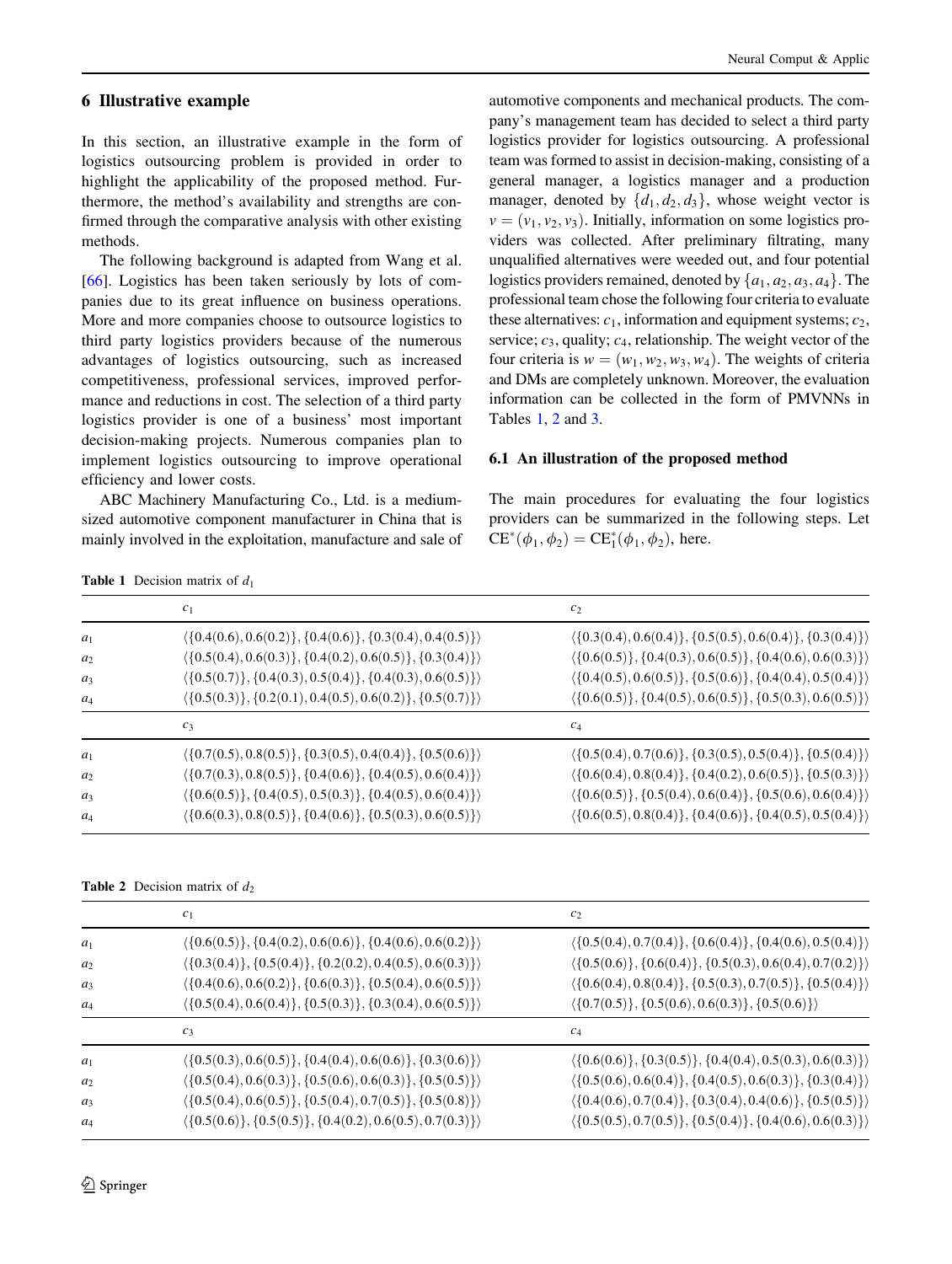<span id="page-14-0"></span>**Table 3** Decision matrix of  $d_3$ 

| c <sub>1</sub>                                                                | c <sub>2</sub>                                                                 |
|-------------------------------------------------------------------------------|--------------------------------------------------------------------------------|
| $\langle \{0.5(0.4), 0.7(0.4)\}, \{0.5(0.6), 0.7(0.4)\}, \{0.6(0.3)\}\rangle$ | $\langle \{0.4(0.6)\}, \{0.6(0.4), 0.7(0.3)\}, \{0.5(0.3), 0.7(0.6)\} \rangle$ |
|                                                                               | $\langle \{0.4(0.5), 0.5(0.3)\}, \{0.5(0.5), 0.6(0.4)\}, \{0.4(0.6)\}\rangle$  |
| $\langle \{0.3(0.4), 0.5(0.4)\}, \{0.4(0.4), 0.5(0.6)\}, \{0.3(0.4)\}\rangle$ | $\langle \{0.6(0.4)\}, \{0.5(0.3)\}, \{0.4(0.5), 0.5(0.4)\}\rangle$            |
| $\langle \{0.4(0.4), 0.5(0.6)\}, \{0.4(0.4)\}, \{0.5(0.4), 0.6(0.2)\}\rangle$ | $\langle \{0.5(0.6), 0.7(0.4)\}, \{0.4(0.3)\}, \{0.3(0.4), 0.5(0.5)\}\rangle$  |
| $c_3$                                                                         | C <sub>4</sub>                                                                 |
| $\langle \{0.4(0.5)\}, \{0.3(0.4)\}, \{0.3(0.2), 0.5(0.5), 0.6(0.3)\}\rangle$ | $\langle \{0.3(0.4), 0.5(0.6)\}, \{0.7(0.6)\}, \{0.5(0.4), 0.6(0.6)\}\rangle$  |
| $\langle \{0.7(0.4)\}, \{0.4(0.6), 0.7(0.3)\}, \{0.4(0.5), 0.5(0.5)\}\rangle$ | $\langle \{0.4(0.6)\}, \{0.4(0.5)\}, \{0.4(0.3), 0.5(0.5), 0.6(0.2)\}\rangle$  |
| $\langle \{0.4(0.5), 0.6(0.5)\}, \{0.4(0.5)\}, \{0.6(0.4), 0.8(0.5)\}\rangle$ | $\langle \{0.4(0.4), 0.5(0.4)\}, \{0.5(0.6)\}, \{0.3(0.5), 0.5(0.5)\}\rangle$  |
| $\langle \{0.6(0.5), 0.8(0.5)\}, \{0.4(0.6), 0.6(0.4)\}, \{0.5(0.3)\}\rangle$ | $\langle \{0.8(0.5)\}, \{0.4(0.5), 0.6(0.3), 0.8(0.2)\}, \{0.3(0.4)\} \rangle$ |
|                                                                               | $\langle \{0.5(0.4), 0.6(0.4)\}, \{0.5(0.4)\}, \{0.4(0.6), 0.6(0.4)\} \rangle$ |

**Table 4** Criteria weights  $w_k^l$  ( $k = 1, 2, 3, 4; l = 1, 2, 3$ ) in each decision matrix

|       | $W_1^t$ | $W_2^{\iota}$ | $W_2^l$ | $W'_A$ |
|-------|---------|---------------|---------|--------|
| $R^1$ | 0.2751  | 0.2730        | 0.2181  | 0.2338 |
| $R^2$ | 0.2255  | 0.3346        | 0.2033  | 0.2366 |
| $R^3$ | 0.1676  | 0.1810        | 0.2334  | 0.4180 |

Step 1 Normalize the evaluation information.

Taking into account all of the criteria are the benefit type and some incomplete probability distribution exists in the provided evaluation values, then the decision matrices need to be normalized using Eq.  $(3)$  $(3)$ . Because of the space limitation, the normalized decision matrices are omitted here.

Step 2 Determine the criteria weights in each decision matrix  $R^l = \begin{pmatrix} z'_{jkl} \end{pmatrix}$  $_{n\times m}(l = 1, 2, 3).$ 

Using Eqs.  $(18)$  $(18)$  $(18)$  and  $(19)$  $(19)$ , the criteria weights in each decision matrix can be obtained, as shown in Table 4.

Step 3 Determine the weights associated to DMs.

According to the procedures of determining DMs weights described in Sect. [5](#page-10-0), the weight for DMs can be obtained as  $v_l = (0.3539, 0.3204, 0.3257)$ .

Step 4 Calculate the collective weights of criteria.

Based on the acquired criteria weights  $w_k^l$  ( $k =$  $1, 2, 3, 4; l = 1, 2, 3$  in individual decision matrix and the DM weights  $v_l (l = 1, 2, 3)$ , the collective weight vector of criteria can be calculated using Eq. ([24\)](#page-12-0) as  $w_k = (0.2242, 0.2628, 0.2184, 0.2946).$ 

Step 5 Obtain the collective evaluation information.

The evaluation information provided by individual DM can be aggregated by utilizing the PMVNNWA operator,

and the comprehensive evaluation information can be acquired, as shown in Table [5.](#page-15-0)

Step 6 List all of the possible permutations for the alternatives.

Because four alternatives are provided,  $4! = 24$  permutations can be listed in the following, where  $P_q$  represents the *q*th permutation.

$$
P_1 = (a_1, a_2, a_3, a_4), P_2 = (a_1, a_2, a_4, a_3),
$$
  
\n
$$
P_3 = (a_1, a_3, a_2, a_4), P_4 = (a_1, a_3, a_4, a_2),
$$
  
\n
$$
P_5 = (a_1, a_4, a_2, a_3),
$$
  
\n
$$
P_6 = (a_1, a_4, a_3, a_2), P_7 = (a_2, a_1, a_3, a_4),
$$
  
\n
$$
P_8 = (a_2, a_1, a_4, a_3), P_9 = (a_2, a_3, a_1, a_4),
$$
  
\n
$$
P_{10} = (a_2, a_3, a_4, a_1),
$$
  
\n
$$
P_{11} = (a_2, a_4, a_1, a_3), P_{12} = (a_2, a_4, a_3, a_1),
$$
  
\n
$$
P_{13} = (a_3, a_1, a_2, a_4), P_{14} = (a_3, a_1, a_4, a_2),
$$
  
\n
$$
P_{15} = (a_3, a_2, a_4, a_1), P_{17} = (a_3, a_4, a_1, a_2)
$$
  
\n
$$
P_{18} = (a_3, a_4, a_2, a_1), P_{19} = (a_4, a_1, a_2, a_3),
$$
  
\n
$$
P_{20} = (a_4, a_1, a_3, a_2),
$$
  
\n
$$
P_{21} = (a_4, a_2, a_1, a_3), P_{22} = (a_4, a_2, a_3, a_1),
$$
  
\n
$$
P_{23} = (a_4, a_3, a_1, a_2)
$$
 and 
$$
P_{24} = (a_4, a_3, a_2, a_1).
$$

Step 7 Obtain all of the concordance/discordance indices for the pairwise alternatives under each criterion.

By using Eq. ([12\)](#page-10-0), the concordance/discordance index  $\varphi_q^k(a_\alpha, a_\beta)$  for the pairwise alternatives  $(a_\alpha, a_\beta)$   $(a_\alpha, a_\beta \in$  $\{a_1, a_2, a_3, a_4\}$  under each criterion  $c_k(k = 1, 2, 3, 4)$  can be obtained, and the total concordance/discordance indices are shown in Table [6](#page-16-0).

Step 8 Compute the comprehensive concordance/discordance index.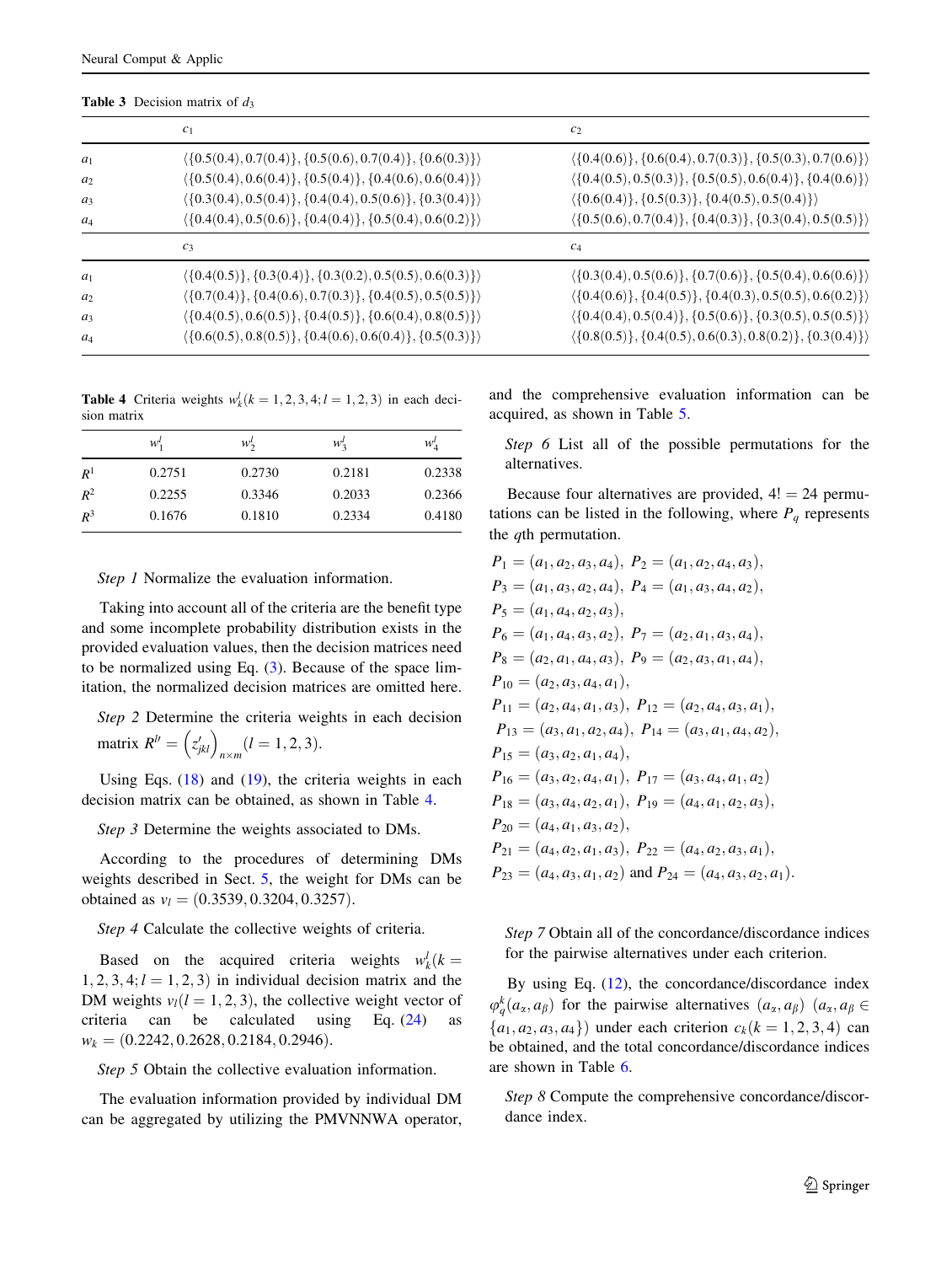<span id="page-15-0"></span>Table 5 Comprehensive evaluation information

|                    | c <sub>1</sub>                                                                                                                                                                           |  |  |
|--------------------|------------------------------------------------------------------------------------------------------------------------------------------------------------------------------------------|--|--|
| $a_1$              | $\{(0.50(0.3), 0.57(0.22), 0.58(0.27), 0.64(0.21)\}, \{0.43(0.25), 0.48(0.20), 0.49(0.30), 0.55(0.25)\},\$<br>$\{0.41(0.27), 0.47(0.23), 0.52(0.23), 0.46(0.27)\}\$                      |  |  |
| $a_2$              | $\langle \{0.44(0.27), 0.49(0.24), 0.48(0.26), 0.52(0.23)\}, \{0.46(0.47), 0.53(0.53)\},$<br>$\{0.29 (0.18), 0.33 (0.14), 0.36 (0.20), 0.41 (0.16)\}, 0.41 (0.18), 0.47 (0.14)\}\rangle$ |  |  |
| $a_3$              | $\{ \{ 0.41 (0.30), 0.48 (0.22), 0.47 (0.27), 0.53 (0.21) \}, \{ 0.46 (0.23), 0.49 (0.26), 0.49 (0.24), 0.53 (0.27) \}$<br>$\{0.39(0.24), 0.41(0.25), 0.48(0.26), 0.45(0.25)\}\rangle$   |  |  |
| $a_4$              | $\{\{0.47(0.25), 0.51(0.24), 0.50(0.26), 0.53(0.25)\}, \{0.34(0.33), 0.43(0.35), 0.50(0.31)\},\$<br>$\{0.42(0.28), 0.45(0.21), 0.53(0.29), 0.56(0.22)\}\$                                |  |  |
|                    | c <sub>2</sub>                                                                                                                                                                           |  |  |
| $a_1$              | $\{\{0.40(0.26), 0.51(0.25), 0.49(0.25), 0.58(0.24)\}, \{0.56(0.27), 0.59(0.24), 0.60(0.26), 0.63(0.23)\},$<br>$\{0.39(0.23), 0.43(0.29), 0.42(0.21), 0.47(0.27)\}\rangle$               |  |  |
| $\boldsymbol{a}_2$ | $\langle \{0.51(0.53), 0.54(0.47)\}, \{0.49(0.25), 0.52(0.22), 0.57(0.28), 0.60(0.25)\},$<br>$\{0.43(0.18), 0.46(0.18), 0.48(0.17), 0.50(0.16)\}, 0.53(0.16), 0.55(0.15)\}\rangle$       |  |  |
| $a_3$              | $\{\{0.54(0.26), 0.60(0.25), 0.63(0.25), 0.68(0.24)\}, \{0.50(0.48), 0.56(0.52)\},\$<br>$\{0.43(0.26), 0.46(0.24), 0.46(0.26), 0.50(0.24)\}\rangle$                                      |  |  |
| $a_4$              | $\{\{0.61(0.54), 0.67(0.46)\}, \{0.43(0.27), 0.50(0.26), 0.46(0.24), 0.53(0.23)\},\$<br>$\{0.42(0.23), 0.50(0.24), 0.45(0.26), 0.53(0.27)\}\$                                            |  |  |
|                    | c <sub>3</sub>                                                                                                                                                                           |  |  |
| $a_1$              | $\{(0.56(0.24), 0.62(0.24), 0.59(0.26), 0.64(0.26)\}, \{0.33(0.25), 0.36(0.24), 0.37(0.26), 0.41(0.25)\},\$<br>$\{0.36(0.33), 0.42(0.36), 0.45(0.31)\}\$                                 |  |  |
| $\boldsymbol{a}_2$ | $\{\{0.65(0.24), 0.69(0.27), 0.67(0.23), 0.71(0.26)\}, \{0.43(0.31), 0.52(0.23), 0.46(0.27), 0.55(0.19)\},$<br>$\{0.43(0.26), 0.46(0.25), 0.50(0.25), 0.53(0.24)\}\$                     |  |  |
| $a_3$              | $\{ \{0.51(0.26), 0.54(0.26), 0.57(0.24), 0.60(0.24)\}, \{0.43(0.26), 0.46(0.24), 0.48(0.26), 0.52(0.24)\}, \}$<br>$\{0.49(0.25), 0.54(0.26), 0.57(0.24), 0.62(0.25)\}\$                 |  |  |
| $a_4$              | $\{\{0.57(0.24), 0.66(0.28), 0.66(0.22), 0.73(0.26)\}, \{0.43(0.54), 0.49(0.46)\},\$<br>$\{0.47(0.16), 0.53(0.17), 0.56(0.16), 0.50(0.17), 0.57(0.18), 0.59(0.17)\}\$                    |  |  |
|                    | c <sub>4</sub>                                                                                                                                                                           |  |  |
| $a_1$              | $\langle \{0.48(0.47), 0.57(0.53)\}, \{0.40(0.51), 0.47(0.49)\}, \{0.46(0.51), 0.47(0.49)\}\rangle$<br>$\{0.47(0.16), 0.50(0.15), 0.53(0.15), 0.49(0.19)\}, 0.54(0.18), 0.56(0.18)\}\$   |  |  |
| $a_2$              | $\{0.51(0.27), 0.62(0.26), 0.54(0.24), 0.64(0.23)\}, \{0.40(0.25), 0.46(0.28), 0.46(0.22), 0.53(0.25)\},\$<br>$\{0.39(0.34), 0.42(0.37), 0.45(0.30)\}\$                                  |  |  |
| $a_3$              | $\{\{0.48(0.28), 0.58(0.23), 0.51(0.26), 0.61(0.23)\}, \{0.42(0.25), 0.45(0.24), 0.47(0.26), 0.50(0.25)\},\$<br>$\{0.42(0.27), 0.50(0.26), 0.45(0.24), 0.53(0.23)\}\$                    |  |  |
| $a_4$              | $\{\{0.66(0.27), 0.73(0.24), 0.71(0.26), 0.77(0.24)\}, \{0.43(0.38), 0.49(0.33), 0.54(0.29)\},\$<br>$\{0.36(0.27), 0.41(0.24), 0.39(0.26), 0.45(0.23)\}\$                                |  |  |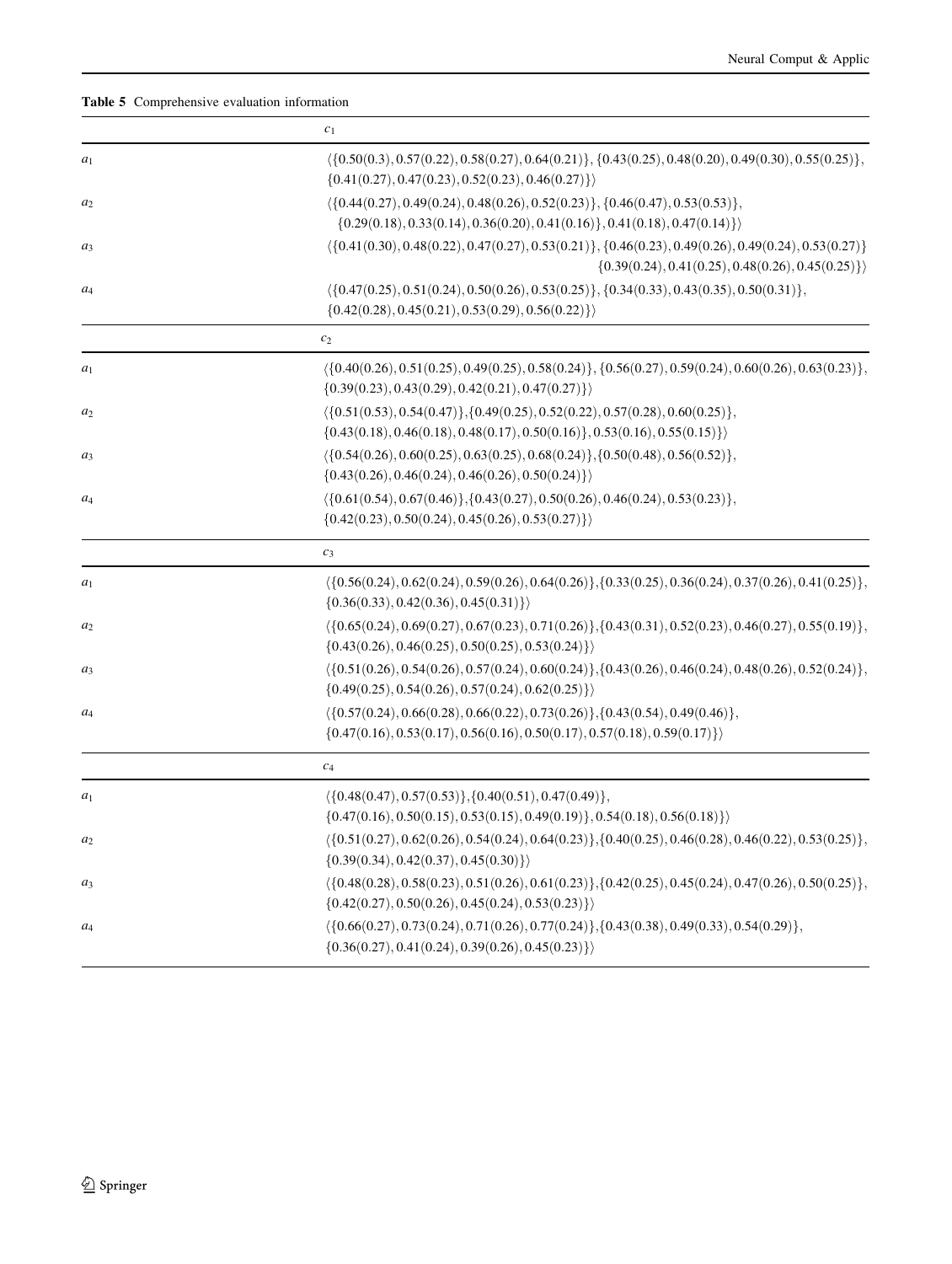<span id="page-16-0"></span>

|                         | c <sub>1</sub> | c <sub>2</sub> | $c_3$     | C <sub>4</sub> |
|-------------------------|----------------|----------------|-----------|----------------|
| $\varphi_a^k(a_1, a_2)$ | 0.0429         | $-0.0886$      | $-0.0082$ | 0.0312         |
| $\varphi_a^k(a_1, a_3)$ | 0.0113         | 0.0353         | 0.0149    | 0.0446         |
| $\varphi_a^k(a_1, a_4)$ | 0.0171         | $-0.1154$      | 0.0260    | 0.0312         |
| $\varphi_q^k(a_2, a_1)$ | $-0.0429$      | 0.0886         | 0.0082    | $-0.0312$      |
| $\varphi_a^k(a_2, a_3)$ | $-0.0315$      | 0.1239         | 0.0231    | 0.0134         |
| $\varphi_a^k(a_2, a_4)$ | $-0.0257$      | $-0.0268$      | 0.0342    | $-0.0001$      |
| $\varphi_a^k(a_3, a_1)$ | $-0.0113$      | $-0.0353$      | $-0.0149$ | $-0.0446$      |
| $\varphi_a^k(a_3, a_2)$ | 0.0315         | $-0.1239$      | $-0.0231$ | $-0.0134$      |
| $\varphi_a^k(a_3, a_4)$ | 0.0058         | $-0.1507$      | 0.0111    | $-0.0134$      |
| $\varphi_a^k(a_4, a_1)$ | $-0.0171$      | 0.1154         | $-0.0260$ | $-0.0312$      |
| $\varphi_a^k(a_4, a_2)$ | 0.0257         | 0.0268         | $-0.0342$ | 0.0001         |
| $\varphi_a^k(a_4, a_3)$ | $-0.0058$      | 0.1507         | $-0.0111$ | 0.0134         |
|                         |                |                |           |                |

Equation [\(14](#page-10-0)) can be employed to calculate the comprehensive concordance/discordance index  $\varphi_q$  for each permutation  $P_q$ . For example, the comprehensive concordance/discordance index  $\varphi_1$  for the permutation  $P_1$  can be obtained as

$$
\varphi_1 = \sum_{k=1}^{4} w_k (\varphi_1^k(a_1, a_2) + \varphi_1^k(a_1, a_3) + \varphi_1^k(a_1, a_4) + \varphi_1^k(a_2, a_3)
$$
  
+  $\varphi_1^k(a_2, a_4) + \varphi_1^k(a_3, a_4)$   
= 0.2242 × (0.0429 + 0.0113 + 0.0171 - 0.0315 - 0.0257 + 0.0058)  
= 0.2628 × (-0.0886 + 0.0353 - 0.1154 + 0.1239 - 0.0268 - 0.1507)  
= 0.2184 × (-0.0082 + 0.0149 + 0.0260 + 0.0231 + 0.0342 + 0.0111)  
= 0.2946 × (0.0312 + 0.0446 + 0.0312 + 0.0134 - 0.0001 - 0.0134)  
= -0.0003

And the comprehensive concordance/discordance index for other permutations  $P_q$  can be obtained in the same way.

$$
\varphi_2 = 0.0793, \ \varphi_3 = -0.0693, \ \varphi_4 = -0.0586,
$$
  
\n $\varphi_5 = 0.0900, \ \varphi_6 = 0.0211, \ \varphi_7 = 0.0122, \ \varphi_8 = 0.0918,$   
\n $\varphi_9 = -0.0443, \ \varphi_{10} = -0.0211, \ \varphi_{11} = 0.1150,$   
\n $\varphi_{12} = 0.0586, \ \varphi_{13} = -0.1257, \ \varphi_{14} = -0.1150, \ \varphi_{15} = -0.1132,$   
\n $\varphi_{16} = -0.0900, \ \varphi_{17} = -0.0918, \ \varphi_{18} = -0.0793,$   
\n $\varphi_{19} = 0.1132, \ \varphi_{20} = 0.0443, \ \varphi_{21} = 0.1257, \ \varphi_{22} = 0.0693,$   
\n $\varphi_{23} = -0.0122$  and  $\varphi_{24} = 0.0003$ .

Step 9 Determine the final ranking of all alternatives.

By using Eq. ([15\)](#page-10-0), the optimal ranking can be obtained,  $\varphi^* = \max_{l=1}^{24} {\varphi_l} = \varphi_{21}$ , and  $P^* = P_{21} = (a_4, a_2, a_1, a_2, a_2, a_2, a_3)$  $a_3$ ).

Therefore, the final ranking of all alternatives is identified as  $a_4 \succ a_2 \succ a_1 \succ a_3$ , with an optimum logistics provider  $a_4$ .

Moreover, when  $CE^*(\phi_1, \phi_2) = CE_2^*(\phi_1, \phi_2)$  is used in the above steps, the ranking result  $a_4 \succ a_2 \succ a_1 \succ a_3$  can also be obtained.

#### 6.2 Comparative analysis and discussion

In order to further verify the feasibility and validity of the proposed method, the following comparative studies are conducted using other extant methods and the discussion is based on the same illustrative example described above in the context of MVNNs and SNNs.

In the method developed by Peng et al. [[55](#page-19-0)], two aggregation operators, including MVNPWA and MVNPWG, are employed to fuse evaluation information, and then the alternatives are ranked utilizing the score function and accuracy function.

Wu et al.'s method [[52\]](#page-19-0) defined the simplified neutrosophic number prioritized weighted average (SNNPWA) and simplified neutrosophic number prioritized weighted geometric (SNNPWG) operators, and proposed two crossentropy measurements for SNNs. This method can be adjusted to address MCGDM problems by using the proposed operators to aggregate individual and comprehensive evaluation values.

Peng et al.'s method [[38\]](#page-19-0) defined a novel operations and provided a comparison method for SNNs after discussing the drawbacks of the existing studies of SNNs, and then several SNN aggregation operators were proposed to fuse evaluation information, such as generalized simplified neutrosophic number weighted average (GSNNWA) operator and generalized simplified neutrosophic number weighted geometric (GSNNWG) operator. Now, the above illustrative example is addressed utilizing the three extant methods.

First, PMVNNs should be transformed into MVNNs and SNNs. To better retain the fuzziness of original information, PMVNNs can be converted into MVNNs when multiplying the value of degree by its corresponding probability. And SNNs can be obtained by calculating the average values of all possible truth-membership, indeterminacy-membership and falsity-membership degrees in MVNNs, respectively. Let  $a = \langle \bigcup \{t_a(p_t)\}, \bigcup \{i_a(p_i)\}\rangle$  $\cup \{f_a(p_f)\}\rangle$  be a PMVNN, then  $\tilde{a} = \langle \cup \{t_a \times p_t\}, \cup \{t_a \times p_t\}\rangle$  $p_i$ ,  $\cup$ { $f_a \times p_f$ } is a MVNN, and  $\tilde{a} = \left\langle \sum_{\pm t_a}^{t_a \times p_a} \tilde{a} \right\rangle$  $\frac{t^{a \wedge p_1}}{\# t_a},$  $\frac{1}{2}$  $\sum_{i_a \times p_i}$  $\frac{t^{a\wedge p_i}}{\#i_a}$ ,  $\sum f_a \times p_f$  $\langle \frac{J^a \wedge P^f}{\#f_a} \rangle$  is a SNN. For example, the PMVNN  $a =$  $\langle \{0.3(0.4), 0.5(0.4)\}, \{0.4(0.4), 0.5(0.6)\}, \{0.3(0.4)\}\rangle$  can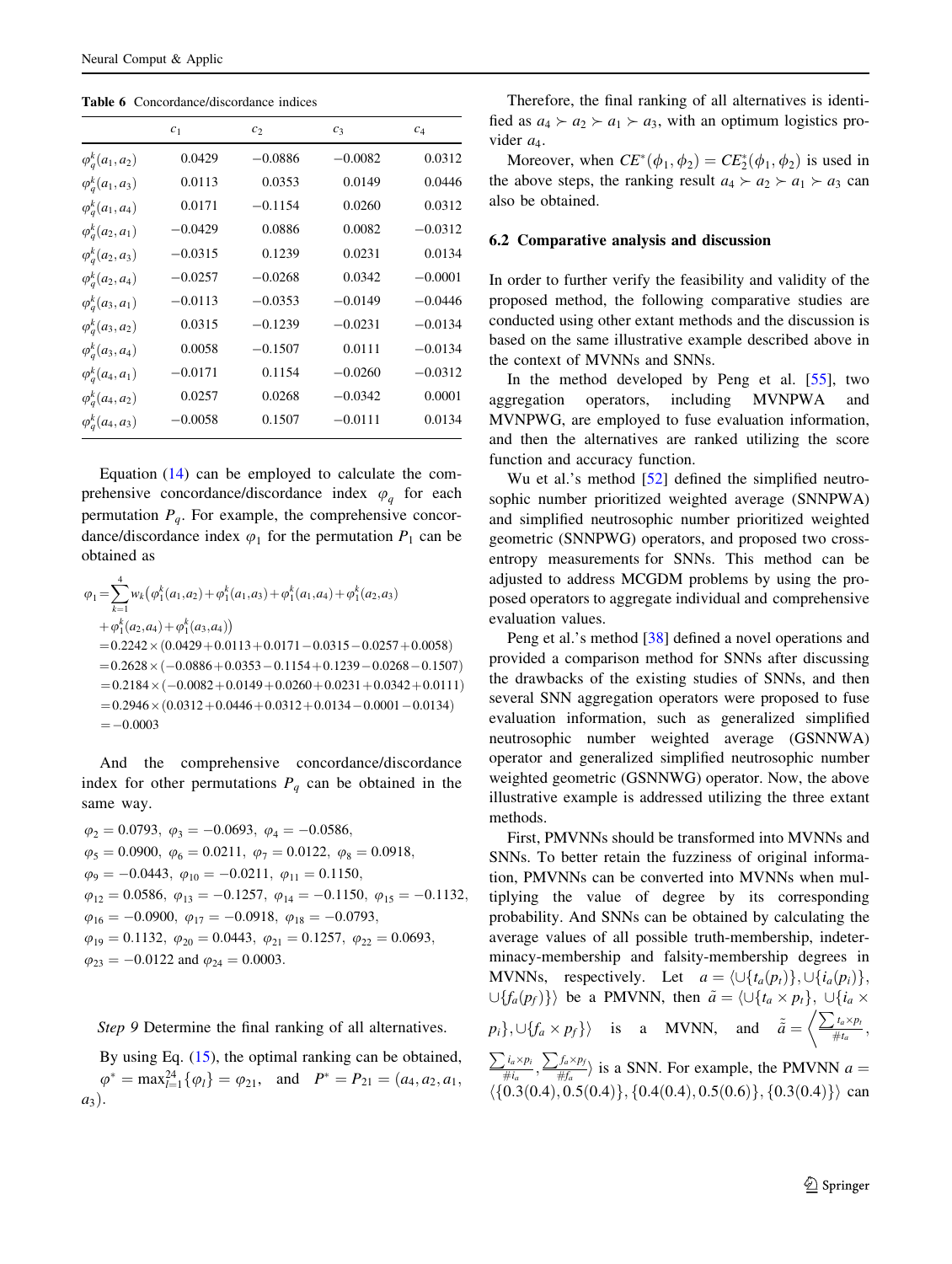| Table 7 Rankings results<br>acquired utilizing different | Methods                                            | Rankings results                    |
|----------------------------------------------------------|----------------------------------------------------|-------------------------------------|
| methods                                                  | Peng et al.'s method with the MVNPWA operator [55] | $a_4 \succ a_3 \succ a_1 \succ a_2$ |
|                                                          | Peng et al.'s method with the MVNPWG operator [55] | $a_4 \succ a_3 \succ a_2 \succ a_1$ |
|                                                          | Wu et al.'s method with the SNNPWA operator [52]   | $a_3 \succ a_1 \succ a_2 \succ a_4$ |
|                                                          | Wu et al.'s method with the SNNPWG operator [52]   | $a_3 \succ a_2 \succ a_1 \succ a_4$ |
|                                                          | Peng et al.'s method with the GSNNWA operator [38] | $a_4 \succ a_3 \succ a_1 \succ a_2$ |
|                                                          | Peng et al.'s method with the GSNNWG operator [38] | $a_4 \succ a_3 \succ a_1 \succ a_2$ |

The proposed method  $a_4 \succ a_2 \succ a_1 \succ a_3$ 

be transformed into the MVNN  $\tilde{a} =$  $\langle \{0.12, 0.20\}, \{0.16, 0.30\}, \{0.12\} \rangle$  and the SNN  $\tilde{\tilde{a}} = \langle 0.16, 0.23, 0.12 \rangle.$ 

The ranking results acquired utilizing different methods are shown in Table 7.

As it is shown in Table 7, the ranking results derived from the three extant methods are inconsistent with the results obtained by the method proposed in this paper. The main differences between the three extant methods and the proposed method are summarized as follows.

First, Peng et al.'s method [\[55](#page-19-0)] employs MVNNs, Wu et al.'s method [\[52](#page-19-0)] and Peng et al.'s method [[38\]](#page-19-0) use SNNs to depict decision-making information, while the proposed method introduces a new descriptor, that is, PMVNNs, to present actual decision-making information. Comparing with MVNNs and SNNs, PMVNNs can characterize the features, such as probability degree, importance, weight or belief degree, of all given possible values according to the principle of probability distribution. Second, there are essential differences in operations and aggregation operators between the three extant methods and the proposed method. The operations of MVNNs are defined based on the Einstein operations, and the power aggregation operators are proposed to fuse information in Ref. [[55\]](#page-19-0), and the operations of SNNs are defined based on the Archimedean t-conorm and t-norm in Ref. [\[38](#page-19-0)], as well as two prioritized aggregation operators are proposed in Ref. [\[52](#page-19-0)], while the operations of PMVNNs in this paper are defined based on the convex combination operations and the corresponding weighted average operator is developed to deal with evaluation information. Third, the importance of criteria and DMs is subjectively provided in advance in Refs. [\[38](#page-19-0), [55\]](#page-19-0), and the criteria' weights are determined by the prioritized operator in Ref. [[52\]](#page-19-0), while the proposed method construct two objective cross-entropy-based models to calculate the optimal weights, which eliminates DMs' subjectivity and is greatly feasible and useful in practical problems. Finally, there are essential difference in determining the final ranking between the three extant methods and the proposed method. Peng et al.'s method [\[55](#page-19-0)] and [[38\]](#page-19-0) employed the score function and accuracy function to compare different alternatives, while the proposed method incorporates the cross-entropy measurement and closeness coefficient of TOPSIS into the QUALIFLEX method, and a novel ranking method is developed to obtain the final alternatives' ranking. When comparing different alternatives presented by MVNNs or PMVNNs, the ranking results obtained by the proposed method using the cross-entropy measurement and dominance theory are more convincing than the score function and accuracy function because of the existence of hesitant values. And compared with Wu et al.'s method [\[52](#page-19-0)], which simply used the cross-entropy to determine the final ranking, the proposed method is more comprehensive and reliable because the QUALIFLEX method can systematically compare the pairwise alternatives based on the dominance theory.

Based on the above analysis, the advantages of the proposed method are summarized as follows:

- 1. This paper introduces PMVNSs to represent DMs' evaluation information. As an extension of SNNs and MVNNs, PMVNSs are more capable of describing uncertain, incomplete, inconsistent and hesitant decision-making information and reflecting the probabilities, importance and weights of all provided values.
- 2. The proposed method integrates the aggregation operators and the TOPSIS-based QUALIFLEX method, thereby establishing a robust and innovative model to address MCGDM problems. After the individual evaluation information is aggregated, the developed QUALIFLEX method is used to rank all alternatives, reducing the computational load required when only the aggregation operators are employed to handle MCGDM problems involved hesitant values. Moreover, compared with the score function and accuracy function for PMVNSs, the ranking results obtained by the novel TOPSIS-based QUALIFLEX method using the dominance theory are more reliable.
- 3. This paper develops two objective cross-entropy-based methods for DMs and criteria weights determination, which eliminates the subjectivity existed in the weights information are directly provided in advance. This is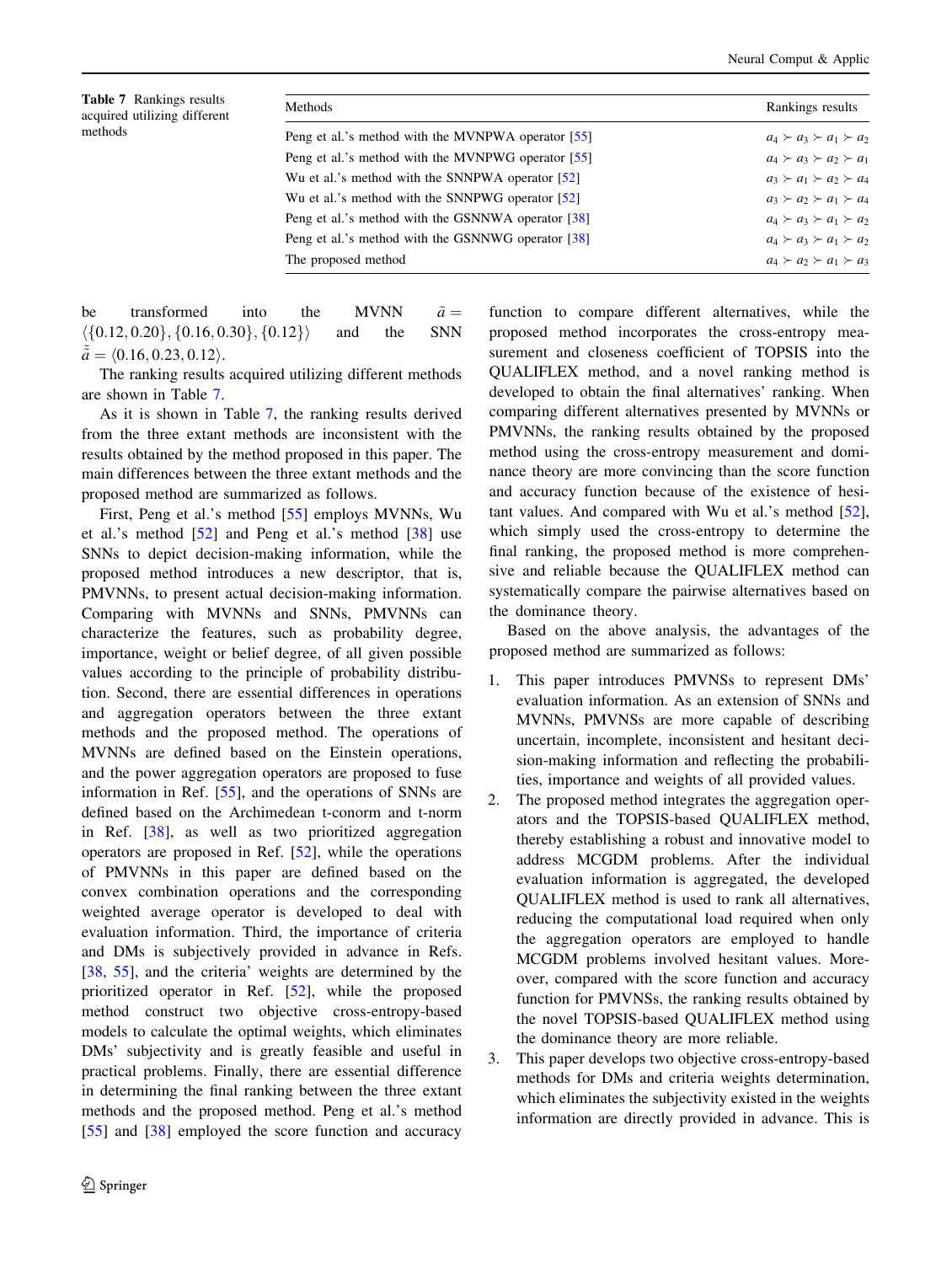<span id="page-18-0"></span>greatly useful in situation where weights information cannot be identified explicitly and can guarantee the accuracy of the final results to some extent.

4. Many factors involved in complicated MCGDM problems, such as the information description, information fusion, information measurement, completely unknown weight information and ranking principle, are considered synthetically in the proposed method.

It is undeniable that some tedious calculations are required when the proposed method is employed to address decision-making problems with a large number of alternatives. Nevertheless, the computing workload can be greatly reduced with the assistance of programming tools such as MATLAB.

# 7 Conclusion

Taking into account the existing shortage of MVNSs, this paper proposed the concept of PMVNSs by introducing probability distribution to character the features of all provided values. Based on the related studies of convex combination operations, the operation and the corresponding aggregation operator for PMVNSs were proposed. Moreover, a novel TOPSIS-based QUALIFLEX method was developed based on the cross-entropy measures of PMVNSs. And then, an innovative MCGDM approach was established. Finally, the feasibility and effectiveness of the proposed method were tested through an illustrative example of logistics outsourcing, and the comparative analysis demonstrated that the proposed method can provide more precise outcomes than other existing methods.

The main contributions of this research are summarized as follows. First, MVNSs and probability distribution are combined using PMVNSs, which can reliably depict the uncertain, incomplete, inconsistent and hesitant decisionmaking information and reflect the distribution characteristics of all provided values. Second, two cross-entropybased methods are developed to objectively acquire the weight information of DMs and criteria, which eliminates DMs' subjectivity and has great power to address practical problems with undeterminable weight information. Finally, an innovative method is established by integrating the proposed aggregation operator and developed QUALI-FLEX method, which not only reduces the workload of calculation, but also successfully imposes the effective ranking function of the QUALIFLEX method.

Future research will focus on applying the proposed approach to more practical decision-making problems, such as green product development and medical treatment options selection. Moreover, we will consider conducting some meaningful studies on the concept of neutrosophic

probability [[67\]](#page-20-0), which has some similar characteristics with PMVNSs.

Acknowledgements The authors would like to thank the associate editor and anonymous reviewers for their helpful comments that improved the paper. This work was supported by the National Natural Science Foundation of China (Nos. 71571193 and 71271218).

## References

- 1. Zadeh LA (1965) Fuzzy sets. Inf Control 8:338–356
- 2. Yager RR (1977) Multiple objective decision-making using fuzzy sets. Int J Man Mach Stud 9(4):375–382
- 3. Atanassov KT (1986) Intuitionistic fuzzy sets. Fuzzy Sets Syst 20:87–96
- 4. Bagočius V, Zavadskas EK, Turskis Z (2014) Sequence determining of construction of the offshore wind farm construction applying permutation method. Ekon Manag 17(3):50–61
- 5. Kildienė S, Zavadskas EK, Tamošaitienė J (2014) Complex assessment model for advanced technology deployment. J Civil Eng Manag 20(2):280–290
- 6. Yu SM, Wang J, Wang JQ (2016) An extended TODIM approach with intuitionistic linguistic numbers. Int Tran Oper Res. doi:[10.](http://dx.doi.org/10.1111/itor.12363) [1111/itor.12363](http://dx.doi.org/10.1111/itor.12363)
- 7. Torra V, Narukawa Y (2009) On hesitant fuzzy sets and decision. In: The 18th IEEE international conference on fuzzy systems, pp 1378–1382
- 8. Rodríguez RM, Bedregal B, Bustince H, Dong YC, Farhadinia B, Kahraman C, Martinez L, Torra V, Xu YJ, Xu ZS, Herrera F (2016) A position and perspective analysis of hesitant fuzzy sets on information fusion in decision making. Towards high quality progress. Inf Fusion 29:89–97
- 9. Farhadinia B (2013) Information measures for hesitant fuzzy sets and interval-valued hesitant fuzzy sets. Inf Sci 240(11):129–144
- 10. Meng FY, Chen XH (2015) Correlation coefficients of hesitant fuzzy sets and their application based on fuzzy measures. Cogn Comput 7(4):445–463
- 11. Xu ZS, Xia MM (2012) Hesitant fuzzy entropy and cross-entropy and their use in multiattribute decision-making. Int J Intell Syst 27(9):799–822
- 12. Smarandache F (1998) Neutrosophy: neutrosophic probability, set, and logic. American Research Press, Rehoboth, pp 1–105
- 13. Smarandache F (1999) A unifying field in logics. Neutrosophy: neutrosophic probability, set and logic. American Research Press, Rehoboth, pp 1–141
- 14. Zavadskas EK, Baušys R, Lazauskas M (2015) Sustainable assessment of alternative sites for the construction of a waste incineration plant by applying WASPAS method with singlevalued neutrosophic set. Sustainability 7(12):15923–15936
- 15. Wang HB, Smarandache F, Zhang YQ, Sunderraman R (2005) Interval neutrosophic sets and logic: theory and applications in computing. Hexis, Phoenix
- 16. Broumi S, Deli I, Smarandache F (2015) N-valued interval neutrosophic sets and their application in medical diagnosis. In: Critical review, center for mathematics of uncertainty, Creighton University, USA, vol 10, pp 46–69
- 17. Broumi S, Smarandache F, Talea M, Bakali A (2016) Decisionmaking method based on the interval valued neutrosophic graph. Future Technol 1–8
- 18. Broumi S, Talea M, Bakali A, Smarandache F (2016) On strong interval valued neutrosophic graphs. Crit Rev, 12, pp 49–71
- 19. Deli I (2015) NPN-soft sets theory and applications. Ann Fuzzy Math Inf 10(6):847–862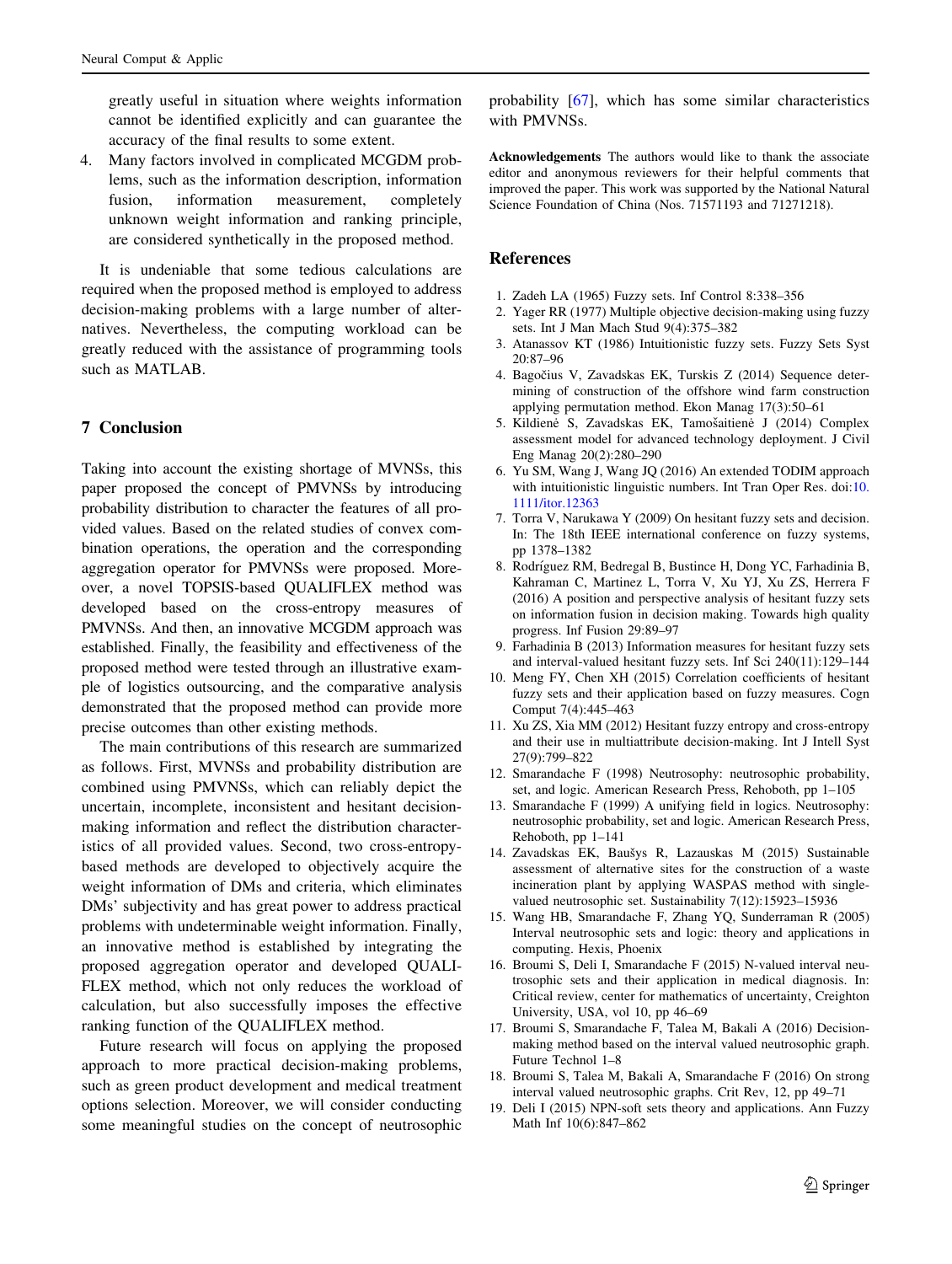- <span id="page-19-0"></span>20. Deli I, Broumi S (2015) Neutrosophic soft matrices and NSMdecision making. J Intell Fuzzy Syst 28(5):2233–2241
- 21. Broumi S, Smarandache F (2015) Interval-valued neutrosophic soft rough set. Int J Comput Math. doi:[10.1155/2015/232919](http://dx.doi.org/10.1155/2015/232919)
- 22. Deli I (2015) Interval-valued neutrosophic soft sets and its decision making. Int J Mach Learn Cybernet. doi[:10.1007/](http://dx.doi.org/10.1007/s13042-015-0461-3) [s13042-015-0461-3](http://dx.doi.org/10.1007/s13042-015-0461-3)
- 23. Smarandache F (2013) N-valued refined neutrosophic logic and its applications in physics. Progress in Physics 4:143–146
- 24. Broumi S, Smarandache F, Maji PK (2014) Intuitionistic neutrosphic soft set over rings. Math Stat 2(3):120–126
- 25. Smarandache F (2015) Symbolic neutrosophic theory. Europanova asbl, Brussels, pp 1–195
- 26. Deli I, Ali M, Smarandache F (2015) Bipolar neutrosophic sets and their application based on multi-criteria decision making problems. In: International conference on advanced mechatronic systems. IEEE, pp 249–254
- 27. Deli I, Şubaş, Yusuf, Smaradache F, Ali M (2016) Interval valued bipolar neutrosophic sets and their application in pattern recognition
- 28. Tian ZP, Wang J, Wang JQ, Zhang HY (2016) Simplified neutrosophic linguistic multi-criteria group decision-making approach to green product development. Group Decis Negot. doi:[10.1007/s10726-016-9479-5](http://dx.doi.org/10.1007/s10726-016-9479-5)
- 29. Tian ZP, Wang J, Wang JQ, Zhang HY (2016) Multi-criteria decision-making based on generalized prioritized aggregation operators under simplified neutrosophic uncertain linguistic environment. Int J Mach Learn Cybernet. doi:[10.1007/s13042-](http://dx.doi.org/10.1007/s13042-016-0552-9) [016-0552-9](http://dx.doi.org/10.1007/s13042-016-0552-9)
- 30. Broumi S, Talea M, Bakali A, Smarandache F (2016) Single valued neutrosophic graphs. J New Theory 10:86–101
- 31. Broumi S, Bakali A, Talea M, Smarandache F (2016) Isolated single valued neutrosophic graphs. Neutrosophic Sets Syst 11:74–78
- 32. Broumi S, Talea M, Bakali A, Smarandache F (2016) On bipolar single valued neutrosophic graphs. J New Theory 11:84–102
- 33. Broumi S, Smarandache F, Talea M, Bakali A (2016) An introduction to bipolar single valued neutrosophic graph theory. Appl Mech Mater 841:184–191
- 34. Broumi S, Talea M, Bakali A, Smarandache F (2016) Interval valued neutrosophic graphs. Crit Rev 12:5–33
- 35. Broumi S, Talea M, Smarandache F, Bakali A (2016) Single valued neutrosophic graphs: degree, order and size. In: IEEE world congress on computational intelligence, pp 2444–2451
- 36. Liu PD, Tang GL (2016) Some power generalized aggregation operators based on the interval neutrosophic sets and their application to decision making. J Intell Fuzzy Syst 30(5):2517–2528
- 37. Sahin R, Liu PD (2015) Maximizing deviation method for neutrosophic multiple attribute decision making with incomplete weight information. Neural Comput Appl 27(7):2017–2029
- 38. Peng JJ, Wang JQ, Wang J, Zhang HY, Chen XH (2016) Simplified neutrosophic sets and their applications in multi-criteria group decision-making problems. Int J Syst Sci 47(10):2342–2358
- 39. Broumi S, Smarandache F (2005) New distance and similarity measures of interval neutrosophic sets. In: International conference on information fusion. IEEE, pp 1–7
- 40. Broumi S, Deli I, Smarandache F (2009) Distance and similarity measures of interval neutrosophic soft sets. In: 2014 17th International Conference on information fusion (FUSION). IEEE, pp 1–7
- 41. Ye J (2015) Improved cosine similarity measures of simplified neutrosophic sets for medical diagnoses. Artif Intell Med 63(3):171–179
- 42. Uluçay V, Deli I, Şahin M (2016) Similarity measures of bipolar neutrosophic sets and their application to multiple criteria decision making. Neural Comput Appl. doi:[10.1007/s00521-016-](http://dx.doi.org/10.1007/s00521-016-2479-1) [2479-1](http://dx.doi.org/10.1007/s00521-016-2479-1)
- 43. Broumi S, Smarandache F (2014) Correlation coefficient of interval neutrosophic set. Appl Mech Mater 436:511–517
- 44. Sahin R, Liu PD (2016) Correlation coefficient of single-valued neutrosophic hesitant fuzzy sets and its applications in decision making. Neural Comput Appl. doi[:10.1007/s00521-015-2163-x](http://dx.doi.org/10.1007/s00521-015-2163-x)
- 45. Broumi S, Deli I (2016) Correlation measure for neutrosophic refined sets and its application in medical diagnosis. Palest J Math 5(1):135–143
- 46. Ye J (2014) Single valued neutrosophic cross-entropy for multicriteria decision making problems. Appl Math Model 38(3):1170–1175
- 47. Tian ZP, Zhang HY, Wang J, Wang JQ, Chen XH (2016) Multicriteria decision-making method based on a cross-entropy with interval neutrosophic sets. Int J Syst Sci 47(15):3598–3608
- 48. Sahin R (2015) Cross-entropy measure on interval neutrosophic sets and its applications in multicriteria decision making. Neural Comput Appl. doi:[10.1007/s00521-015-2131-5](http://dx.doi.org/10.1007/s00521-015-2131-5)
- 49. Sahin R, Küçük A (2015) Subsethood measure for single valued neutrosophic sets. J Intell Fuzzy Syst 29(2):525–530
- 50. Ye J (2014) A multicriteria decision-making method using aggregation operators for simplified neutrosophic sets. J Intell Fuzzy Syst 26(5):2459–2466
- 51. Ye J (2014) Vector similarity measures of simplified neutrosophic sets and their application in multicriteria decision making. Int J Fuzzy Syst 16(2):204–211
- 52. Wu XH, Wang J, Peng JJ, Chen XH (2016) Cross-entropy and prioritized aggregation operator with simplified neutrosophic sets and their application in multi-criteria decision-making problems. Int J Fuzzy Syst. doi[:10.1007/s40815-016-0180-2](http://dx.doi.org/10.1007/s40815-016-0180-2)
- 53. Wang JQ, Li XE (2015) TODIM method with multi-valued neutrosophic sets. Control Decis 30(6):1139–1142
- 54. Ye J (2014) Multiple-attribute decision-making method under a single-valued neutrosophic hesitant fuzzy environment. J Intell Syst 24(1):23–36
- 55. Peng JJ, Wang JQ, Wu XH, Wang J, Chen XH (2015) Multivalued neutrosophic sets and power aggregation operators with their applications in multi-criteria group decision-making problems. Int J Comput Intell Syst 8(2):345–363
- 56. Liu PD, Zhang LL, Liu X, Wang P (2016) Multi-valued neutrosophic number Bonferroni mean operators with their applications in multiple attribute group decision making. Int J Inf Technol Decis Mak 15(5):1181–1210
- 57. Ji P, Zhang HY, Wang JQ (2016) A projection-based TODIM method under multi-valued neutrosophic environments and its application in personnel selection. Neural Comput Appl. doi:[10.](http://dx.doi.org/10.1007/s00521-016-2436-z) [1007/s00521-016-2436-z](http://dx.doi.org/10.1007/s00521-016-2436-z)
- 58. Peng JJ, Wang JQ, Wu XH (2016) An extension of the ELEC-TRE approach with multi-valued neutrosophic information. Neural Comput Appl. doi:[10.1007/s00521-016-2411-8](http://dx.doi.org/10.1007/s00521-016-2411-8)
- 59. Peng JJ, Wang JQ, Yang WE (2017) A multi-valued neutrosophic qualitative flexible approach based on likelihood for multi-criteria decision-making problems. Int J Syst Sci 48(2):425–435
- 60. Delgado M, Verdegay JL, Vila MA (1993) On aggregation operations of linguistic labels. Int J Intell Syst 8(3):351–370
- 61. Wei CP, Zhao N, Tang XJ (2014) Operators and comparisons of hesitant fuzzy linguistic term sets. IEEE Trans Fuzzy Syst 22(3):575–585
- 62. Paelinck JHP (1978) Qualiflex: a flexible multiple-criteria method. Econ Lett 1(3):193–197
- 63. Chen SJ, Hwang CL (1992) Fuzzy multiple attribute decision making: methods and applications. Springer, Berlin